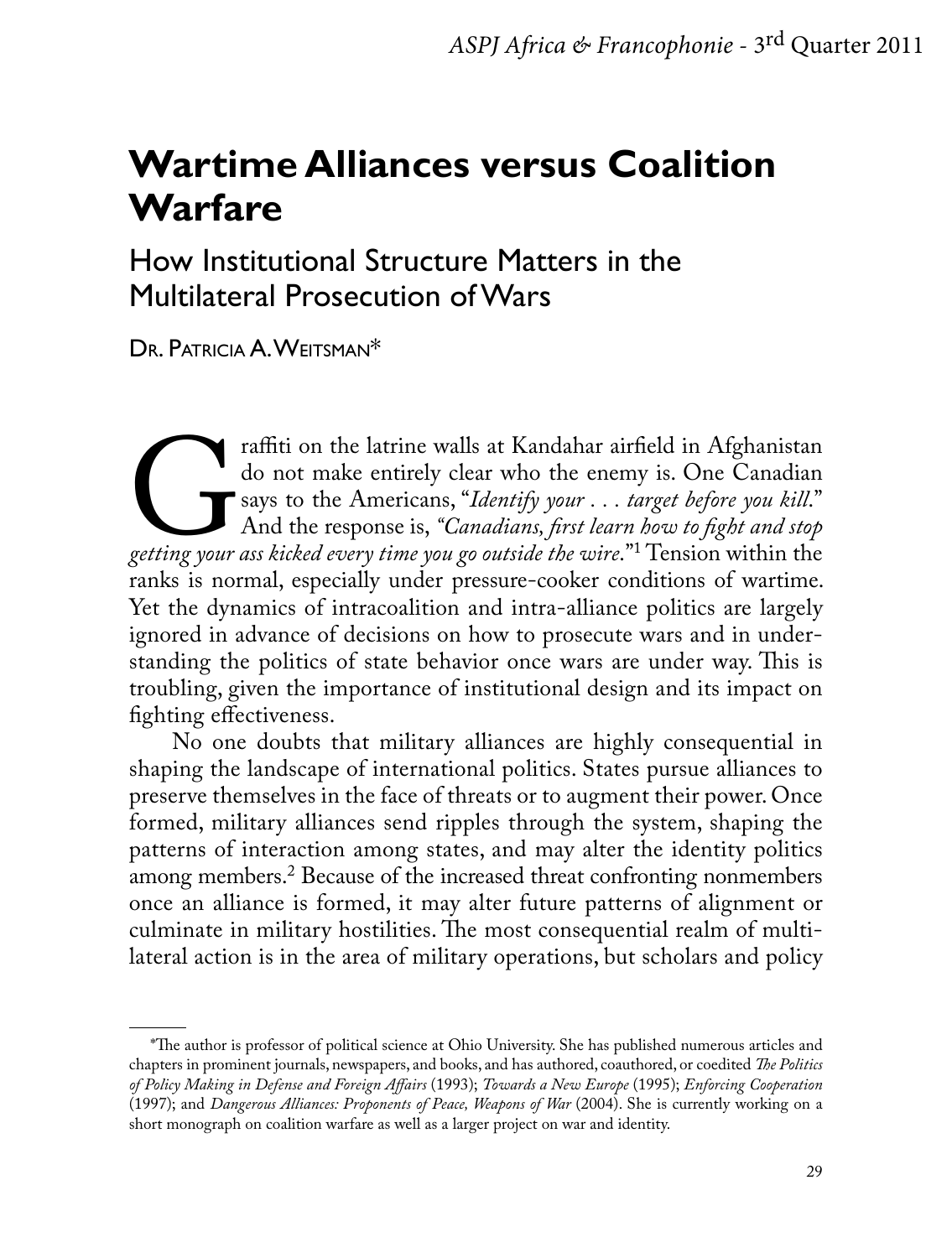makers think nothing of dismissing coalition operations as unilateral if one country takes the lead in decision making. This is problematic. Any multinational operation requires coordination in command and control and mutual cooperation in ideas and actions. The dynamics within coalitions and alliances are as important as the objectives they are designed to pursue.

Alliance operations during wartime are fundamentally different from coalition operations. What follows is an analysis of these differences, including their formation, cohesiveness, and burden sharing. In many ways, states in coalitions focus principally on operational effectiveness, while political effectiveness becomes of primary concern in wartime alliances. Next, the argument is evaluated in the context of two cases: the first Gulf War coalition and the North Atlantic Treaty Organization's (NATO) operations in Kosovo. Finally, the article presents an analysis of contemporary wars and policy recommendations.

## Wartime Alliances versus Wartime Coalitions

Not all wartime partnerships are created equal. In some cases, an alliance concluded during peacetime is called upon to prosecute a war. In other instances, once war is imminent or has already begun, states come together in an ad hoc coalition designed for the express purpose of fighting. Preexisting alliances benefit from preexisting decision-making structures and joint planning, yet coalitions benefit from being tailored for the express purpose for which they are being used. In terms of effective fighting capability, military alliances have the advantage of opportunities for joint war planning; stable relations among allies; the opportunity for creating effective command, control, and information structures; and agreed-upon mechanisms for decision making. All of these factors should make coordinating action during wartime easier than in coalition operations. Yet because alliances that operate in war are usually created during peacetime, the transition is not so easy. This is true for several reasons. First, egalitarian decisionmaking structures which foster cohesion during peacetime create onerous procedures not well suited to quick, decisive action necessary during war. The emphasis on political rather than operational effectiveness hampers the functioning of the alliance in wartime. Second, not all alliance partners will be equally threatened, nor will they all be likely to desire wartime action equally. In other words, fears of entrapment are likely to outweigh fears of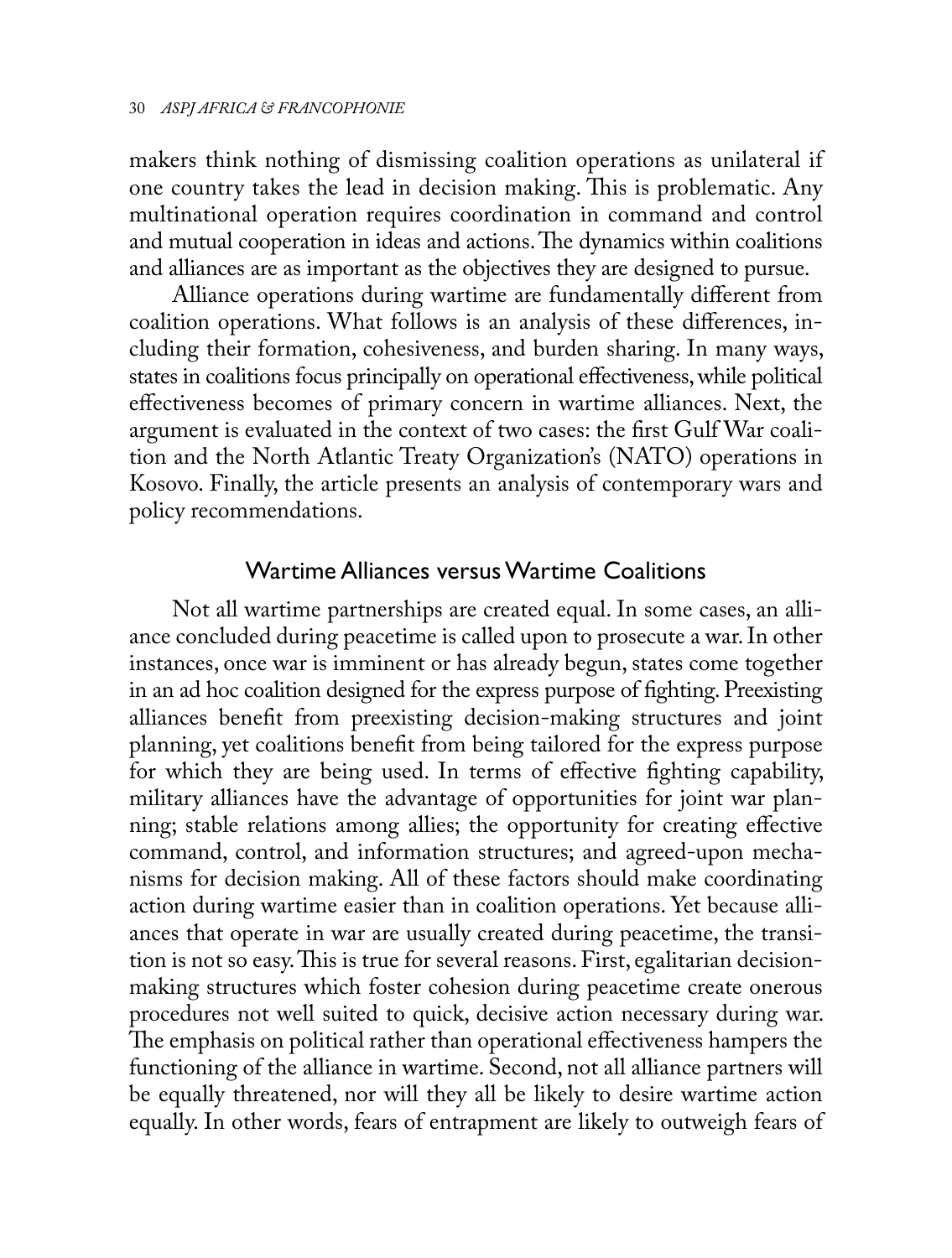abandonment during wartime. Finally, threats that are compatible during peacetime do not necessarily translate into compatible threats during wartime.3

Coalitions and wartime alliances are both subsets of multinational operations, which may include other forms of multilateral cooperation, such as peacekeeping missions. *Coalitions are ad hoc multinational understandings that are forged to undertake a specific mission and dissolve once that mission is complete*. They are not wholly analytically distinct from wartime alliances although the latter may have a greater degree of institutionalization and may predate a specific wartime operation. *Wartime alliances are formal or informal agreements between two or more states intended to further (militarily) the national security of the participating states, usually in the form of joint consultation and cooperation to prevail in war against a common enemy or enemies. Such alliances are usually concluded in peacetime in order to prevent or prevail in war but continue to operate under wartime conditions*. *States augment their joint planning and consultation, and sometimes integrate their forces as their plans for war unfold and are implemented. Member states usually expect that the alliance will endure beyond any specific war or crisis*. 4 There is a range of commitment levels that alliances may provide. Six can be specifically identified: (1) a promise to maintain benevolent neutrality in the event of war; (2) a promise to consult in the event of military hostilities with an implication of aid; (3) promises of military assistance and other aid in event of war but unilateral and without preprepared or explicit conditions specified; (4) a promise to come to the active assistance of an ally under specific circumstances; (5) an unconditional promise of mutual assistance, short of joint planning, with division of forces; and (6) an unconditional promise of mutual assistance in the event of attack with preplanned command and control and the integration of forces and strategy.5

Coalitions forged to combat a specific threat come in various forms. Contemporary coalitions formed by the United States to fight in the first Gulf War, Afghanistan, and Iraq have many features in common yet many differences as well. The advantage to creating such coalitions is that they can be tailored to the specific needs of the mission at hand. Some of these coalitions—namely the one formed for the first Gulf War—are forged out of a genuine desire to collectively address the wishes of the international community.6 In other instances—the current wars in Afghanistan and Iraq—the coalitions are forged as a means toward achieving objectives that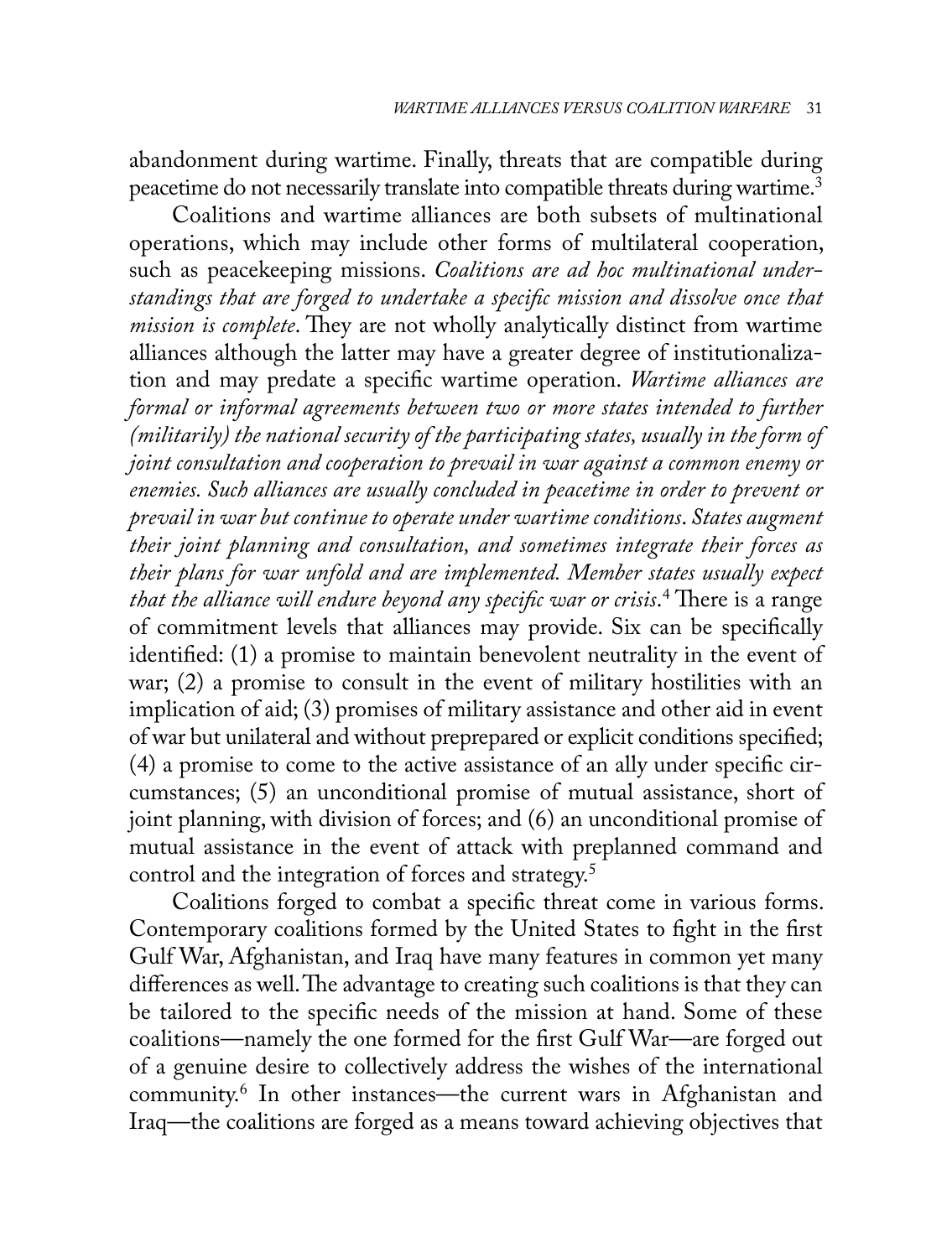serve the interest of one nation above all, even if the coalitions in the end do not actually serve the interest of the principal state. In reality, contemporary coalitions are often constructed in ways that are not always conducive to the US national interest.

First, the large scale of contemporary coalitions may actually reduce fighting effectiveness by creating additional complexities regarding decision making, interoperability, and burden sharing. Second, contemporary coalitions are being formed with an eye to legitimizing international operations rather than to increasing war-fighting effectiveness (which occurs only rarely), even if those efforts at establishing legitimacy may meet with varied success. However, because coalitions are designed to address a specific military objective, there is some emphasis on operational effectiveness, within certain parameters.

The fighting effectiveness of multinational forces requires a clear chain of command, decision making, interoperability, equitable burden sharing, technology, human power, and resources. Larger coalitions may pose more challenges in this regard. In addition, as the size of a fighting force grows, the more difficult it becomes to manage the differences in rules of engagement. For example, during the invasion of Iraq in March 2003, 14 Australian F/A-18 Hornet pilots defied the orders of their American commanding officers. These pilots independently aborted 40 bombing missions at the last minute because they believed that the objects of attack were not valid military targets or that dropping their bombs would result in an alarming number of civilian casualties. None of the pilots were reprimanded—they were following Australian rules of engagement.<sup>7</sup>

Contemporary coalition warfare differs from its historical counterparts in that coalitions formed by the United States after the Cold War and after the terrorist attacks of 11 September 2001 contain a significant number of American allies. Because the experience of NATO in the former Yugoslavia revealed that the unwieldy nature of the decision-making structure was at odds with the need for quick, decisive action during wartime, the United States opted to construct coalitions in the succeeding missions. Even with its longtime allies, the United States concluded bilateral agreements rather than using the preexisting multilateral framework available through NATO. This has the advantage of fighting alongside allies with shared experience in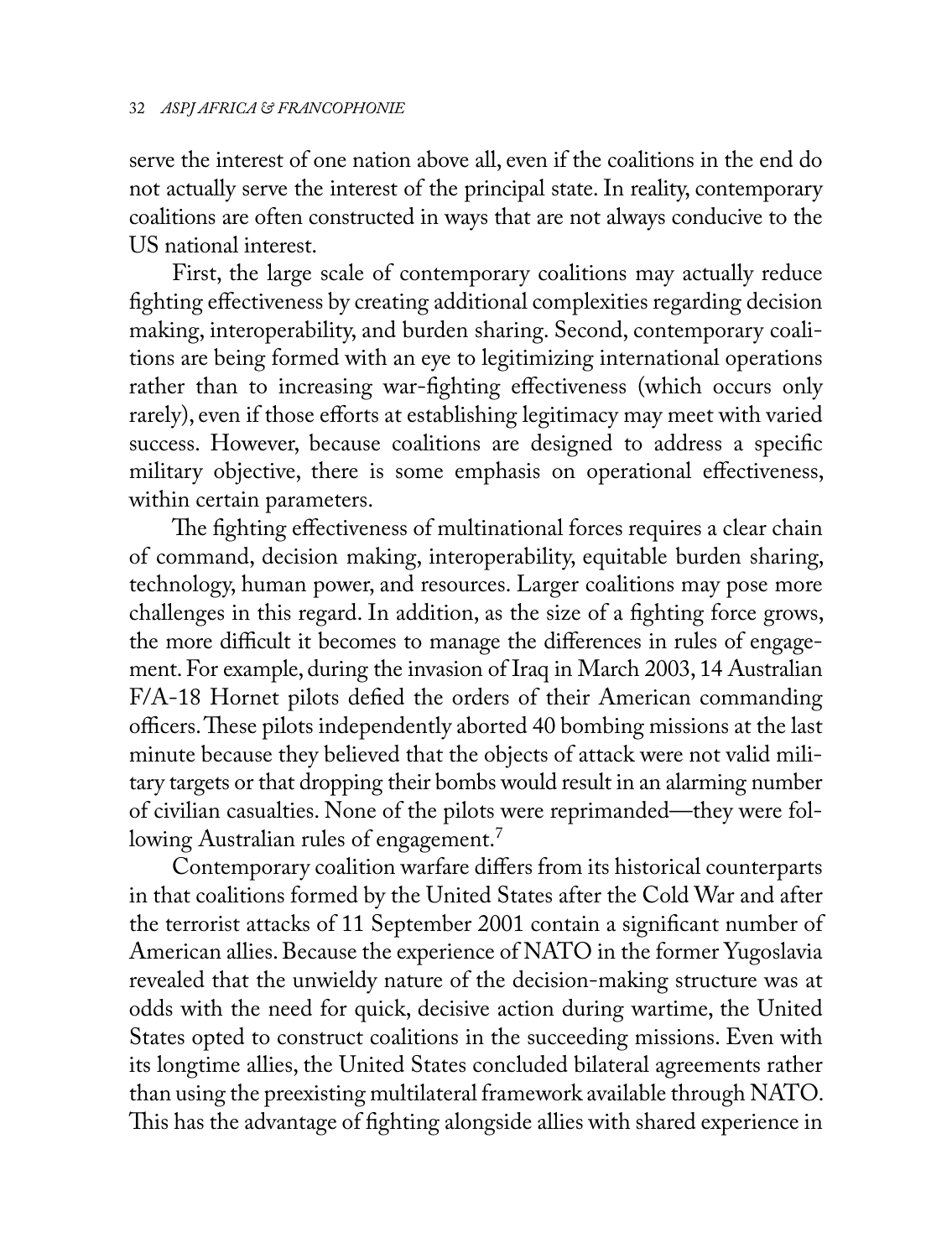training and enhanced interoperability yet with the flexibility in decisionmaking arrangements available through coalitions.<sup>8</sup>

These hybrids—part alliance, part coalition—make the distinction between alliances and coalitions blurry. What is the efficacy of such fighting arrangements?

Because long-standing, highly institutionalized alliances are usually established during peacetime, their wartime operation may be unwieldy and problematic. These alliances generally have rigid structures unsuitable to effective or efficient wartime operation because of their attention to political harmony during peacetime. Further, the demands on member states regarding integration of forces are high, creating a natural tension with their desires to maintain national control of their troops. Hence, long-standing military alliances will be less cohesive in wartime than ad hoc coalitions. In addition, institutional design may impinge on burden-sharing concerns. Two case studies, Operations Desert Storm/Desert Shield and Operation Allied Force, are relevant in drawing out this argument. These cases are not intended to be exercises in proof; rather, they provide assessment and illustration of the arguments.

## First Gulf War Coalition

United States Central Command (CENTCOM) was established during the waning years of the Cold War. Following the Iranian hostage crisis, it became clear to US decision makers that the United States needed a rapid deployment force that could be dispatched around the globe quickly in response to such developments. In 1983 the newly established Rapid Deployment Joint Task Force was transformed into a permanent unified command. Its area of responsibility was the Middle East, East Africa, and Central Asia. Once the Cold War ended, Gen Norman Schwarzkopf, the CENTCOM commander in chief, began focusing on regional threats. When Saddam Hussein invaded Kuwait in 1990, CENTCOM responded quickly by dispatching troops to Saudi Arabia to deter an Iraqi attack.<sup>9</sup>

In the immediate aftermath of Saddam's invasion of Kuwait on 2 August 1990, the United States spearheaded an effort to construct a multinational coalition to respond. The United Nations (UN) played an important role the UN Security Council passed a series of resolutions condemning the invasion, demanding Iraq's withdrawal, establishing sanctions, and authoriz-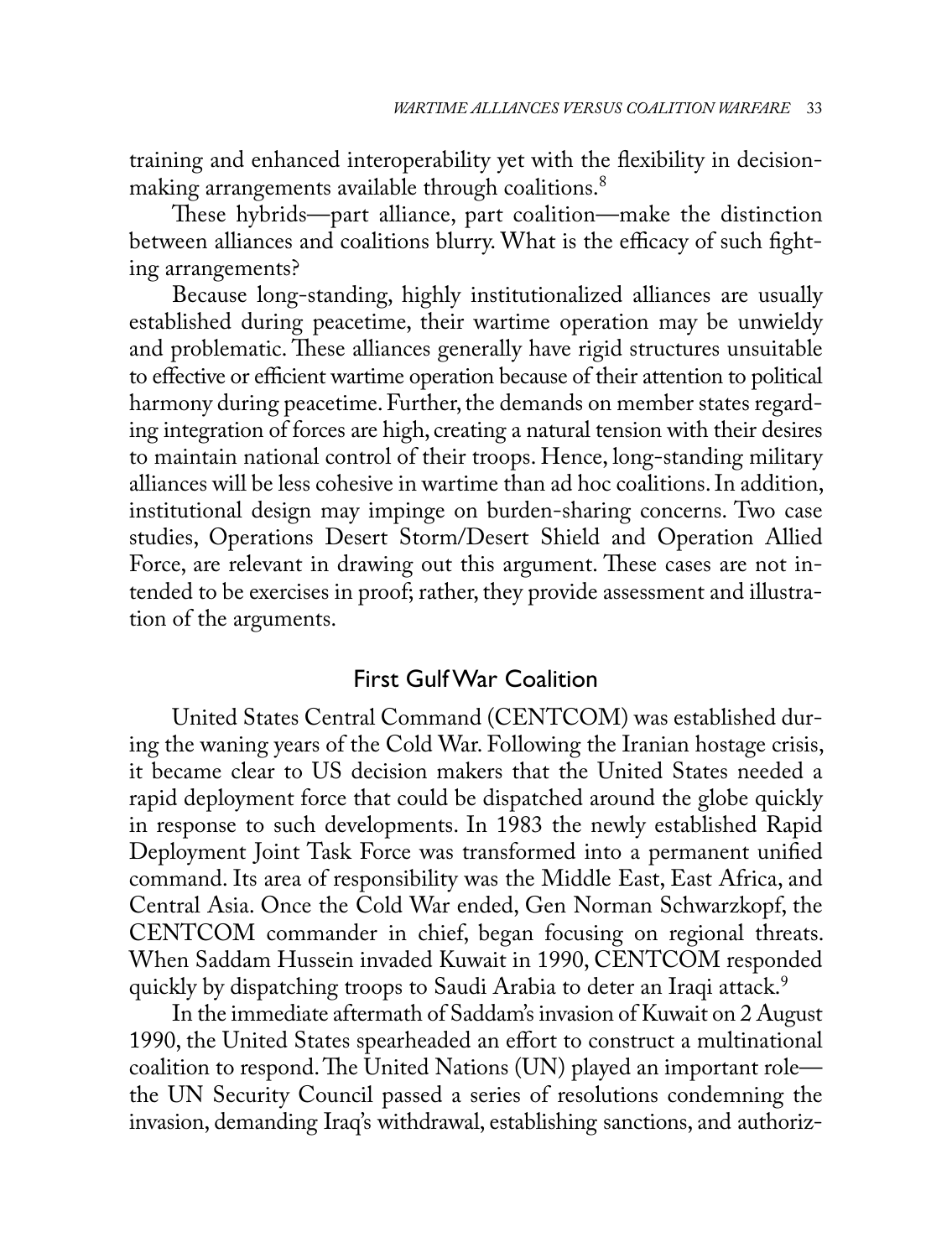ing the use of force if Iraq did not comply.10 With unanimity in the international community condemning the invasion and enormous effort on the part of Pres. George H. W. Bush and Secretary of State James Baker, a large coalition of states was forged. The coalition was built beyond countries threatened by the invasion though Iraq's attack posed a tremendous threat to many countries. In the region, Saudi Arabia was especially vulnerable to attack. The Gulf Cooperation Council countries of Saudi Arabia, Bahrain, the United Arab Emirates, Qatar, Oman, and Kuwait were alarmed and reacted strongly against the invasion. As Cairo became a center for Kuwaiti refugees, Egypt also responded with alacrity to the invasion. Tensions had already been running high between Egypt and Iraq concerning Egyptian workers in Iraq; the attack on Kuwait deepened those tensions. Syria was also threatened by the attack and responded quickly to the crisis, deploying troops in October.<sup>11</sup> The attack was perceived as highly threatening to Western countries sensitive to the vagaries of the oil markets. This high level of threat effectively galvanized the international community, as did President Bush.

President Bush was instrumental in forging the coalition. He used personal diplomacy and ongoing relationships with world leaders to bring the member states together. While Bush took a leadership role, there was widespread sentiment in the international community that action needed to be taken—and taken collectively. The shared norm of sovereignty and the value of its preservation were predominant in the decision to intervene. Bush made a point of constructing a coalition that extended beyond the frontline states. The decision was sanctioned by an affirmative vote in the UN Security Council, and despite the fact that forging a coalition complicated the operational mission, pervasive support for action existed within the international community. Almost 50 countries contributed to the first Gulf War in some capacity. By the end of the operations (both Desert Shield and Desert Storm), 38 countries—including the United States—had contributed nearly 800,000 troops to the coalition. The operations included over 300 combat and combat support battalions, over 225 naval vessels, and nearly 2,800 fixed-wing aircraft.12 Many countries contributed to the coalition financially—in addition to billions in economic aid to affected countries, the United States received an estimated \$54 billion to offset projected incremental costs of \$61 billion.<sup>13</sup> The level of threat posed by Saddam's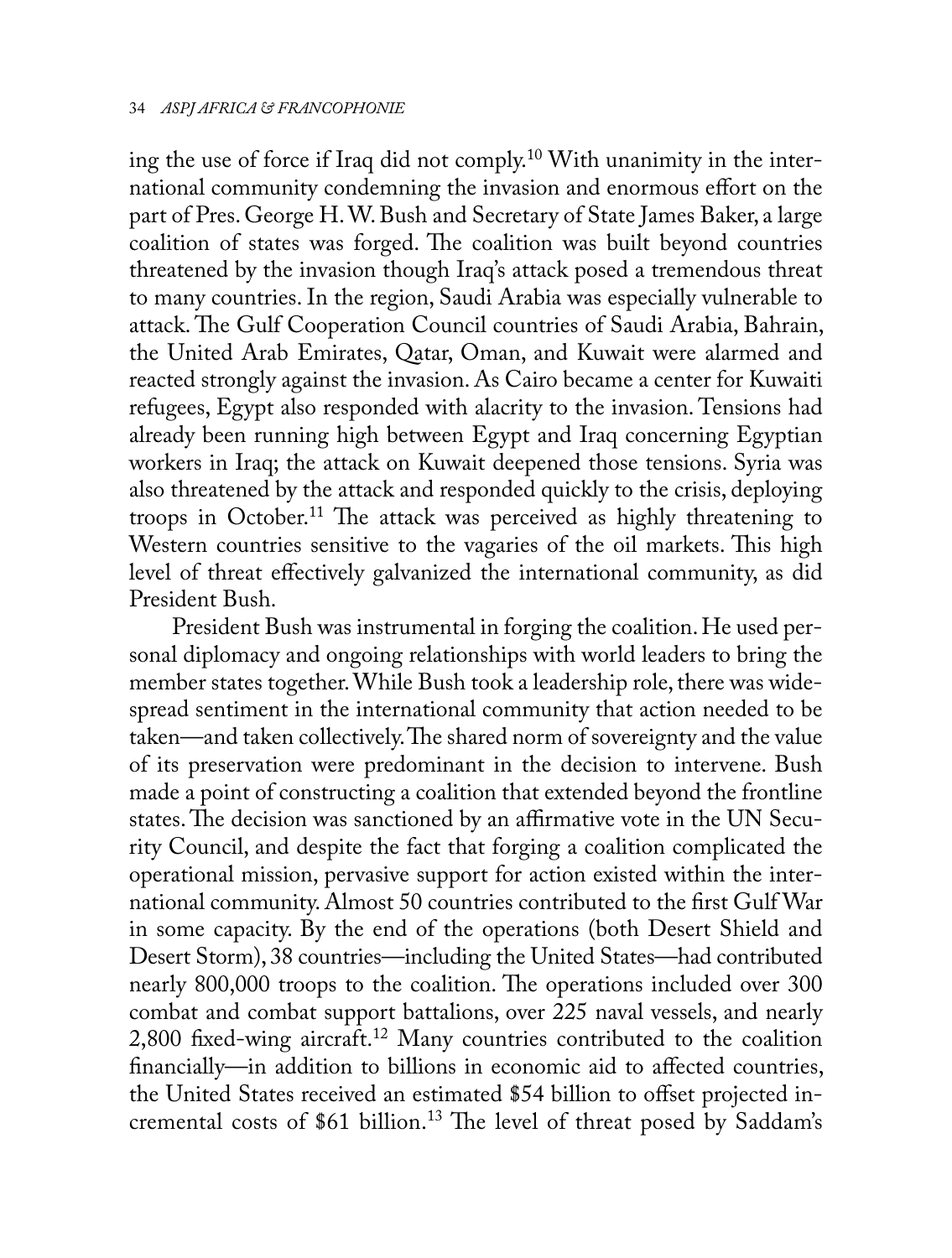invasion was instrumental in bringing about the formation of the coalition poised to deter and repel his attack. The high level of threat perceived by the international community was also instrumental in fostering cohesion in the coalition.<sup>14</sup>

## *Cohesion*

The partners relatively easily agreed that deterring the Iraqis from invading Saudi Arabia was a key goal. It was slightly more difficult to achieve consensus on pushing Saddam's forces out of Kuwait and back into Iraq. Ultimately, the partners reached consensus and maintained cohesion. The command and control system that emerged enabled the coalition to pursue those objectives effectively, thereby enhancing the cohesion of the coalition.

A joint directorate of planning between the United States and Saudi Arabia was established in the two weeks following Saddam's invasion. A coalition, coordination, communication, and integration center was established and became the cornerstone of the combined operations. It provided the link between the two parallel command structures as well as the place where conflict could be aired, negotiated, and resolved.<sup>15</sup> At first, too few experienced personnel, an absence of mutual operating procedures, and inadequate communications interoperability posed problems, and these relationships changed continuously as more and more countries deployed troops to Saudi Arabia in advance of Desert Shield.<sup>16</sup> The United States took the lead in planning and executing the operations. As Peter de la Billière, commander in chief of British forces in the Gulf War, reported, General Schwarzkopf was the person who "got things done . . . efficiently, and helped and enabled us to win this war."17

Ultimately, command and control of coalition forces was established with "separate, but parallel lines of authority with US and Saudi Arabian forces remaining under their respective national command authorities."<sup>18</sup> French land forces remained under French command but were under the operational control of the Saudis. British forces remained under British command, but the United States had operational and tactical control of air and ground forces. Eventually Egyptian and Syrian divisions were integrated into the defense. The headquarters for CENTCOM, per its request, was located in the same building as the Saudi Ministry of Defense and Aviation to facilitate coordination of the two staffs.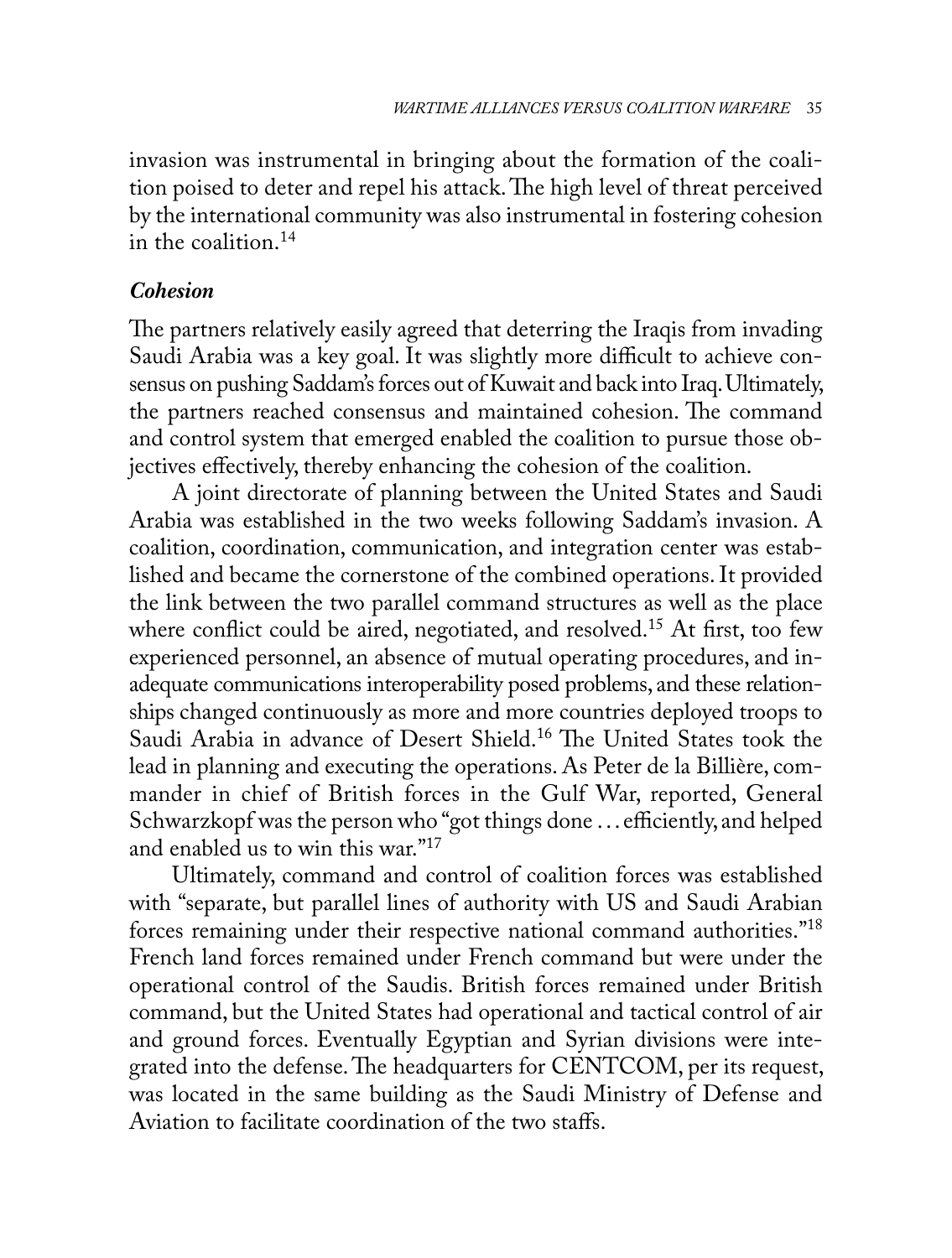A separate cell was established to begin planning Desert Storm. A planning team with representatives from the United States, United Kingdom, Egypt, and France was at the heart of the effort. "As with everything else in this war, the development of this plan was a team effort involving literally hundreds of people at every echelon of command across the entire coalition."19 The process did not always proceed smoothly, and much of the work had to be done by the United States, with one British representative in the planning cell. $^{20}$ 

The parallel command structure allowed troops from Arab and Islamic countries to remain under Islamic Arab control, while Western countries maintained control of Western troops. Planners took enormous pains to maintain cultural sensitivities. For example, US personnel deploying to Saudi Arabia had to undergo extensive indoctrination programs to educate themselves about the history, customs, religions, and laws of the region. Alcohol was prohibited in CENTCOM's area of operations, and a civilian dress code was established as well. Broadcasts on the US Armed Forces Radio and Television Service were monitored to avoid giving offense. American women were briefed extensively regarding Islamic and Saudi expectations of female conduct although the Saudis did lift the prohibition against women driving, provided it was part of their official duty.<sup>21</sup> Tending to cultural differences was essential in fostering and maintaining coalition cohesion.

As the coalition shifted from Desert Shield to Desert Storm, the parallel decision-making structure was augmented by upping the number of liaison officers, who then made changes to the coalition, coordination, communication, and integration center that strengthened and made it more effective.<sup>22</sup> The United States and its coalition partners worked very hard to keep the coalition together. The consequences of failure loomed. The "inherent fragility" of the coalition meant that a great deal of effort had to go into negotiating, compromising, and maintaining its cohesion.<sup>23</sup> Tension surfaced among the force commanders in particular, who did not always agree on operational or tactical implementation decisions. In the end, however, the coalition maintained cohesion because of the efforts undertaken by the main coalition partners.<sup>24</sup>

The first Gulf War revealed command and control challenges posed by coalition warfare in another important way: friendly fire. Coalition partners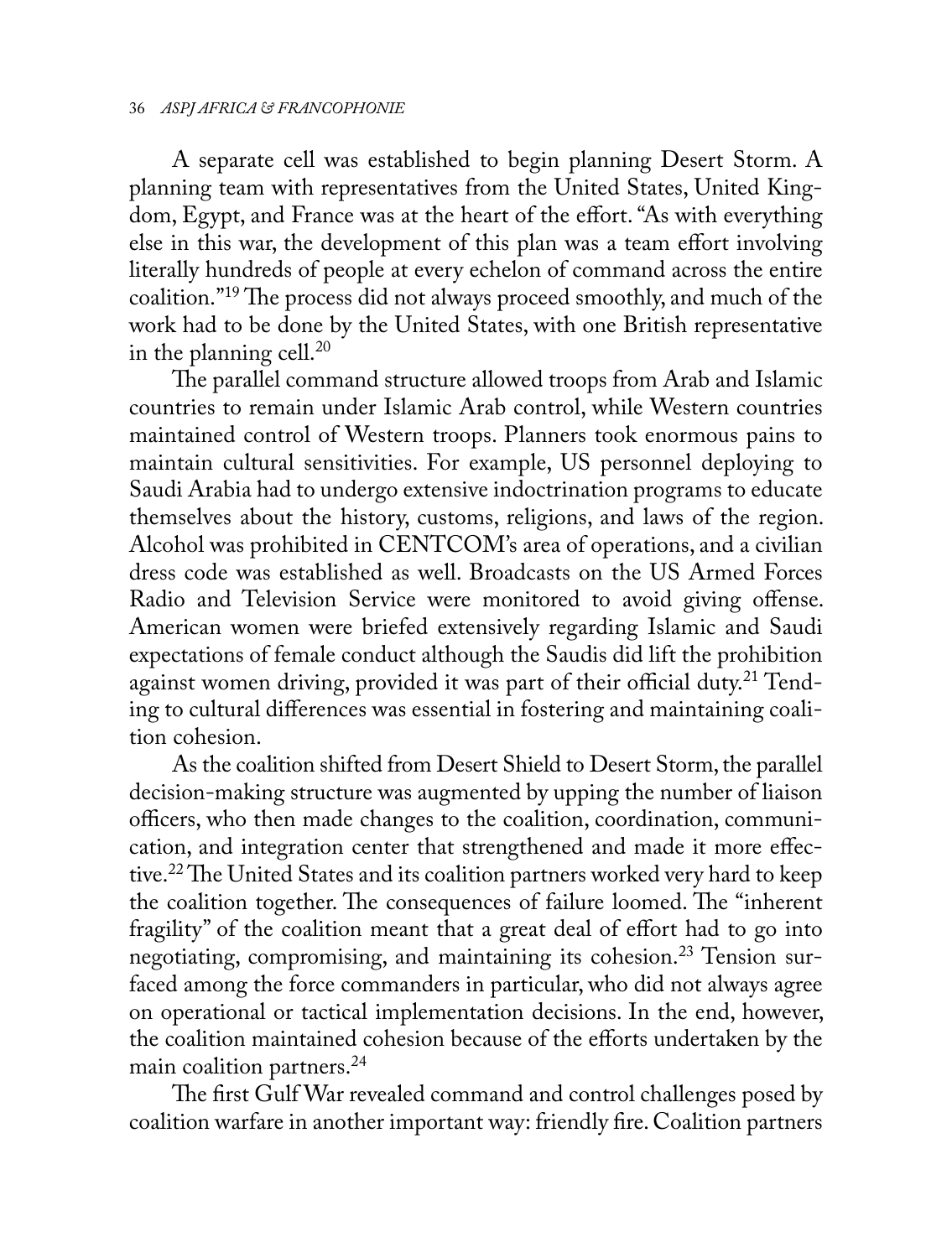must communicate effectively at all levels to prevent lethal friendly fire the accidental killing of other allied units occurs frequently in coalition warfare. The United States killed as many British soldiers during the first Gulf War as the enemy did. Nearly a quarter of all American casualties during the Gulf War were a consequence of friendly fire.<sup>25</sup> In subsequent wars, Afghanistan and Iraq in particular, friendly fire has made task cohesion on the ground more difficult than ever.

## *Burden Sharing within the Coalition*

According to the US General Accounting Office (GAO), by September 1992, the United States had received about \$54 billion in aid to offset the incremental costs of Desert Shield and Desert Storm. Table 1 provides a country-by-country summary.

The incremental costs to the United States, estimated by the Office of Management and Budget, were \$61.1 billion.<sup>26</sup> In terms of funding the war, burden sharing was handled very effectively. The United States provided the largest deployment of troops by far—540,000 out of the nearly 800,000 total.27 Saudi Arabia was the next largest contributor with troop levels around 50,000, followed by the United Kingdom with approximate 45,000 troops.28 Other contributions to the coalition included observing the embargo against Iraq despite significant lost revenues.

|                             | Pledges |          |          | Contributions |         |          |
|-----------------------------|---------|----------|----------|---------------|---------|----------|
| Contributor                 | 1990    | 1991     | Total    | Cash          | In-Kind | Total    |
| Saudi Arabia                | \$3,339 | \$13,500 | \$16,839 | \$12,809      | \$4.046 | \$16,855 |
| Kuwait                      | 2,506   | 13,550   | 16,056   | 16,015        | 43      | 16,058   |
| <b>United Arab Emirates</b> | 1.000   | 3,088    | 4,088    | 3,870         | 218     | 4,088    |
| Japan                       | 1,680   | 8,332    | 10,012   | 9.441         | 571     | 10.012   |
| Germany                     | 1.072   | 5,500    | 6,572    | 5,772         | 683     | 6,455    |
| Korea                       | 80      | 275      | 355      | 150           | 101     | 251      |
| Others*                     | 3       | 26       | 29       | 8             | 22      | 30       |
| Total                       | \$9,680 | \$44.271 | \$53,951 | \$48,065      | \$5,684 | \$53,749 |

**Table 1. Foreign government pledges and contributions to the United States (in millions of dollars)** 

\*Italy, Oman, Qatar, Bahrain, Belgium, Denmark, Norway, and Luxembourg

*Adapted from* US General Accounting Office, *Financial Management: Fiscal Year 1992 Audit of the Defense Cooperation Account*, GAO-NSIAD-93-185 (Washington, DC: GAO, August 1993), 9, table 1.1, http://archive.gao.gov/t2pbat5/149781.pdf.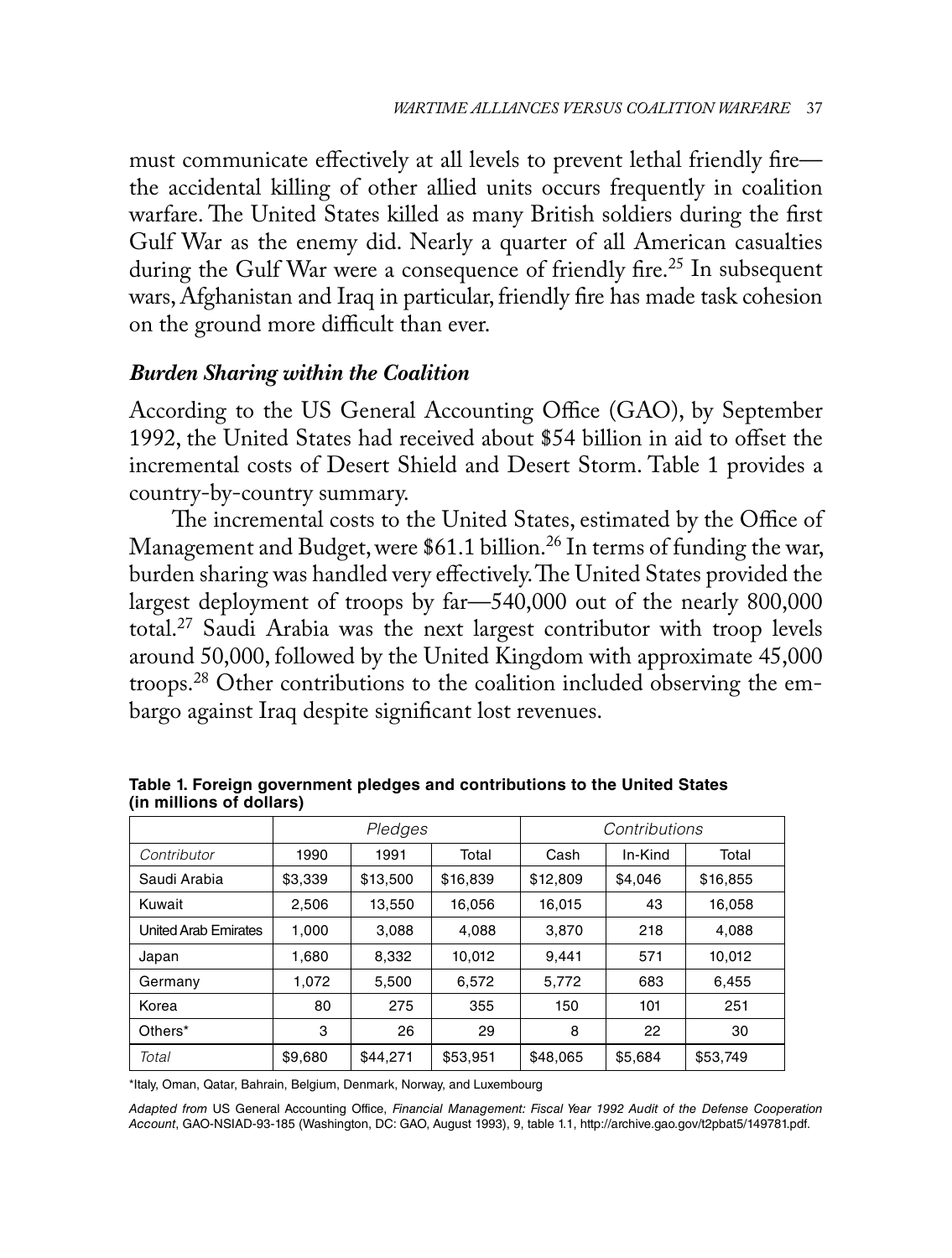Although opinions vary on the equity of burden sharing in the Gulf War, the coalition for that conflict was the most broadly funded of the post–Cold War coalitions formed by the United States. In contrast, the United States has had to pay its coalition partners in the current war in Iraq for their continued participation.29

Studies of burden sharing in the Gulf War also universally acknowledge the importance of the US position in successfully constructing the coalition. Katsuaki Terasawa and William Gates, for example, argue that intense lobbying by the United States culminated in Germany's and Japan's contributing more to the coalition than their return would warrant. Others argue that alliance dependence makes states receptive to contributing to coalitions beyond the immediate gains they may reap.<sup>30</sup> This suggests that a powerful state's influence and regard in the international system may be essential to success in forging such coalitions—threat alone is not enough.

The Gulf War coalition experienced challenges of interoperability, and the United States expended a great deal of effort to maintain that organization. Careful thought went into crafting the decision-making structure—a system that could absorb differences of opinion, resolve them, and keep avenues of communication open. The Gulf War coalition was extremely effective—in large part because of the conscious efforts of the United States and its key partners. Certainly conflict occurred within the coalition, but in the end, clear political and military objectives and a resilient coalition structure—as well as a weak enemy—enabled the partners to prevail.

## The Kosovo Alliance

In late February 1998, government forces of the Federal Republic of Yugoslavia and the Kosovo Liberation Army began to clash. As the latter began making advances in June and July, the Yugoslav government launched a major counteroffensive, which continued through September. Over a quarter of a million people were displaced, thousands of homes were destroyed, and the makings of a humanitarian disaster confronted the international community. Despite attempts to negotiate a cease-fire through the Holbrooke Agreement in October 1998 and negotiations at Rambouillet, France, in February 1999, the fighting on the ground in Kosovo escalated in March 1999. By January 1999, NATO had empowered Secretary-General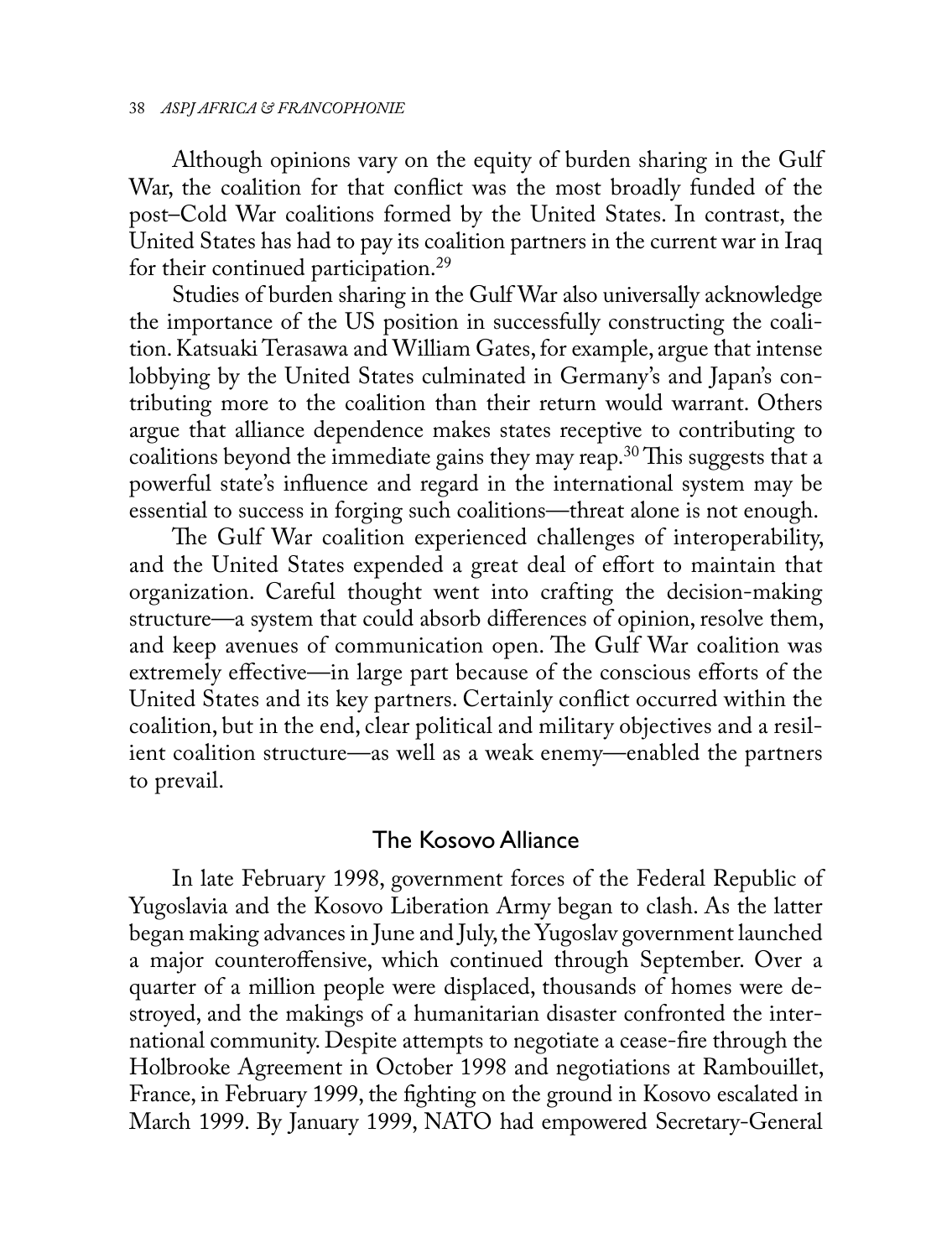Javier Solana to authorize air strikes with the intention of compelling Slobodan Milošević to comply.<sup>31</sup>

US and NATO planning for war began earlier, in 1998. Above all, the strategic concerns of turmoil in NATO's backyard were at issue. The European member states were unable to take action without the strategic assets of the United States. By early spring of 1999, over 40 air campaign options had been considered. It was clear that the United States in particular was unwilling to commit ground forces, and plans for fighting an air war were a political necessity.32 On 23 March 1999, Allied Force began. The air campaign lasted until 10 June, ending with Serbian capitulation.<sup>33</sup>

## *Cohesion*

Developing and maintaining cohesion during the Kosovo campaign proved challenging. Despite the fact that NATO was a preexisting alliance with command and decision-making structures, the Kosovo campaign was its most active mission and only the second offensive military mission in its 50-year history. The 19 NATO member states ultimately agreed that ending Milošević's brutality in Kosovo was necessary, but even coming to that agreement was difficult.<sup>34</sup> In fact the GAO identified the absence of clear military objectives as one of the principal departures from military doctrine in Allied Force.<sup>35</sup> The ambiguity of alliance goals resulted from divergent perspectives within the alliance. The GAO reported that all of the member states had different perspectives on the conflict and on what action should be taken and how:

One member nation, which shared religious and cultural backgrounds with the Kosovar Albanians, was sympathetic to their plight, while another nation had historic and religious ties to the Serbian Yugoslavs. Another NATO nation was led by a coalition government, where part of the coalition supported the NATO alliance operation while the other part of the coalition did not want the bombing campaign to continue and said that it would withdraw from the government if the NATO alliance used a ground force. Even within the United States, there was not a consensus of support for this operation. Although the three newest members of the NATO alliance supported the operation, the level of support expressed by their governments varied. For example, although one nation offered NATO forces the use of its air space and military airfields, it was concerned about Yugoslavian retaliation against a minority population in Yugoslavia that was ethnically related to this nation.<sup>36</sup>

The alliance struggled to agree on exactly how to stop the Serbian government. Alliance partners agreed on general goals, but it was difficult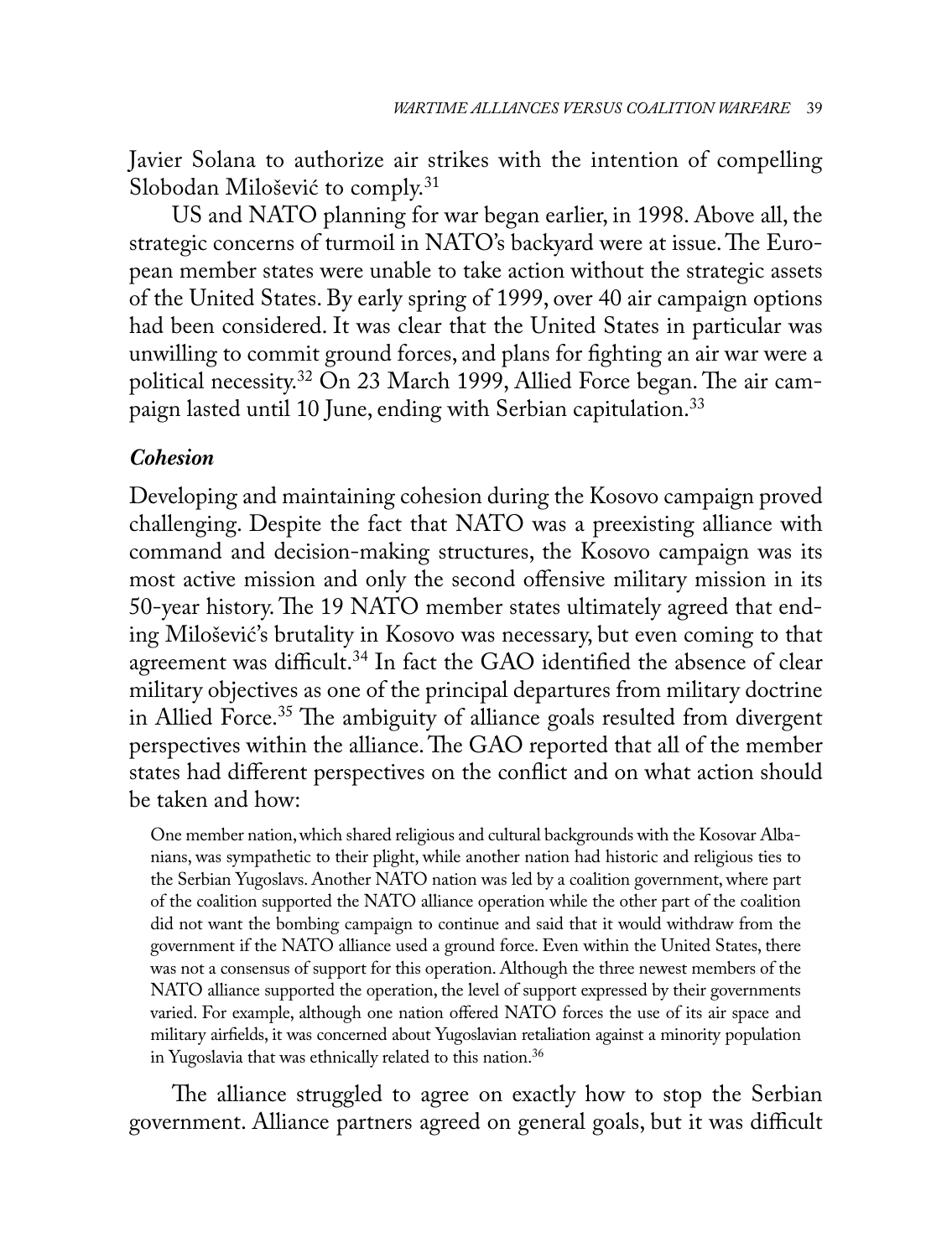to agree on strategies for attaining those goals. Using NATO was the only way to approach this mission; no one country was willing to take action alone. Further, the campaign offered NATO an opportunity to bolster its image in the early post–Cold War years, when its mission and continuance were being questioned. It also gave the United States a chance to strengthen the alliance in the aftermath of the Bosnia experience.<sup>37</sup> A unilateral approach to the Kosovo crisis would have involved far more cost than any country was willing to bear; in this case multilateralism was easier, more advantageous. Committing to NATO and keeping the alliance active were important considerations as well.38 Because of reluctance on the part of the countries to act alone, acting via NATO was the only viable and least costly option.

Because of resistance from the United States in particular to placing its troops under the command of others, a parallel command structure evolved (see figure). Unlike the parallel command structure in the Gulf War and despite the fact that many individuals in the structure served two masters, this construct had less structured interface. The chain of command was confusing, with unsuitable organizational structures and insufficient staff integration. Although NATO was necessary to prosecute the war, in the end it "came at the cost of a flawed strategy that was further hobbled by the manifold inefficiencies that were part and parcel of conducting combat operations by committee."<sup>39</sup>

Because NATO decisions have to be made by consensus, waging war collectively was extremely difficult. At the start of the campaign, only 51 targets had been approved by the allies. By June 1999, the list included 976. Each additional target had to be proposed, reviewed, and approved by NATO and national authorities before it could be added to the list.<sup>40</sup> Target requests were denied by some of the allies or by the United States. Delays in approving target requests were common by the United States, as well as other states in the alliance. In some cases, targets were subjected to a domestic legal review to guarantee compliance with international law.<sup>41</sup> According to Lt Col Paul Strickland, a member of the NATO combined air operations center, in the initial 40 days of the campaign, a number of fairly insignificant targets were repeatedly bombed into rubble because of an absence of new, approved target sets.42 The Pentagon estimated that some 80 percent of the targets hit in the first month of the campaign had been hit at some point before.<sup>43</sup>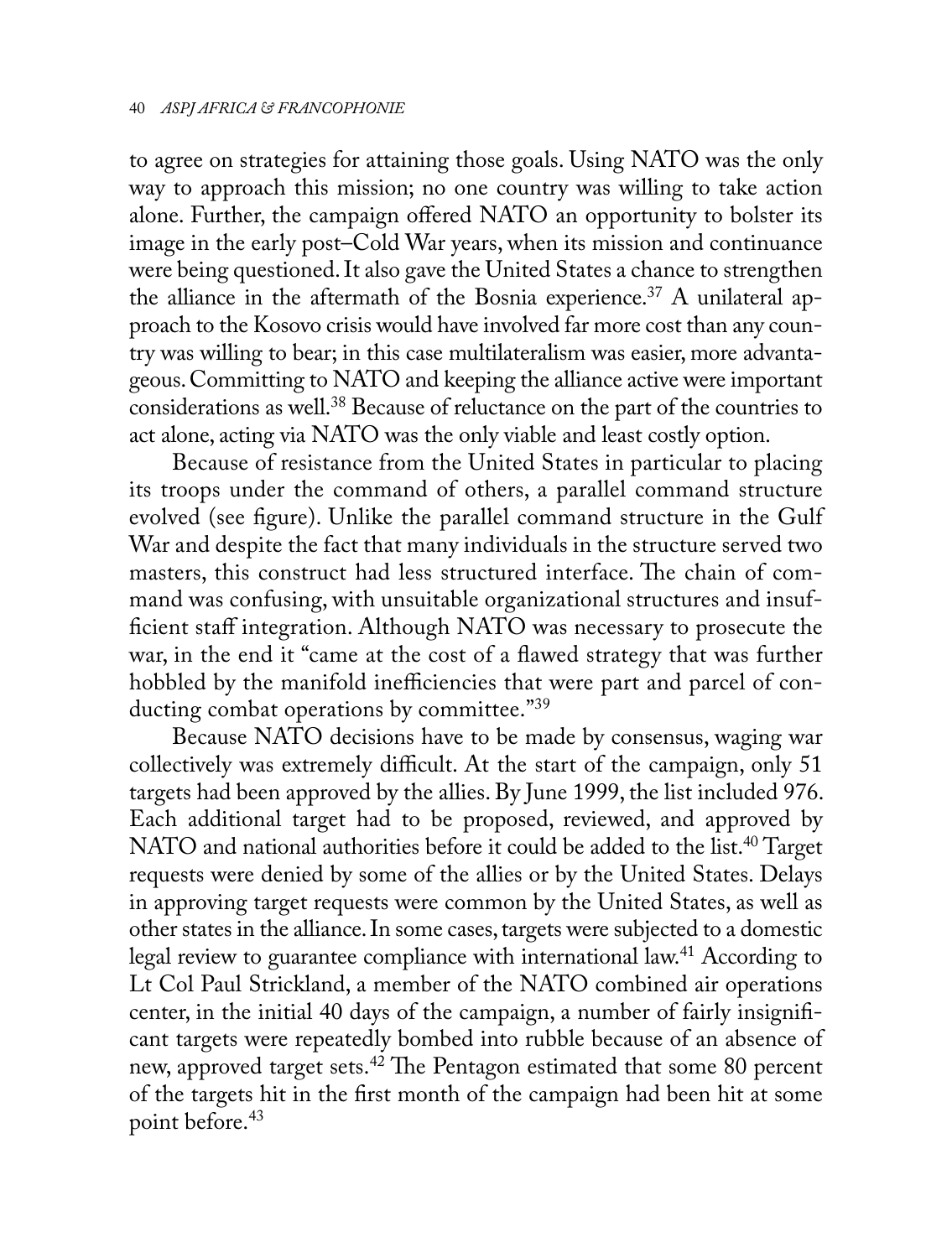## *WARTIME ALLIANCES VERSUS COALITION WARFARE* 41



**Figure. Operation Allied Force command structure**. (Adapted from Benjamin S. Lambeth, *NATO's Air War for Kosovo: A Strategic and Operational Assessment* [Santa Monica, CA: RAND, 2001], 208.)

In some instances, the United States withheld information about missions involving the use of "F-117s, B-2s, and cruise missiles, to ensure strict US control over those US-only assets and to maintain a firewall against leaks from any allies who might compromise those operations." This created potentially dangerous situations when, for example, US aircraft showed up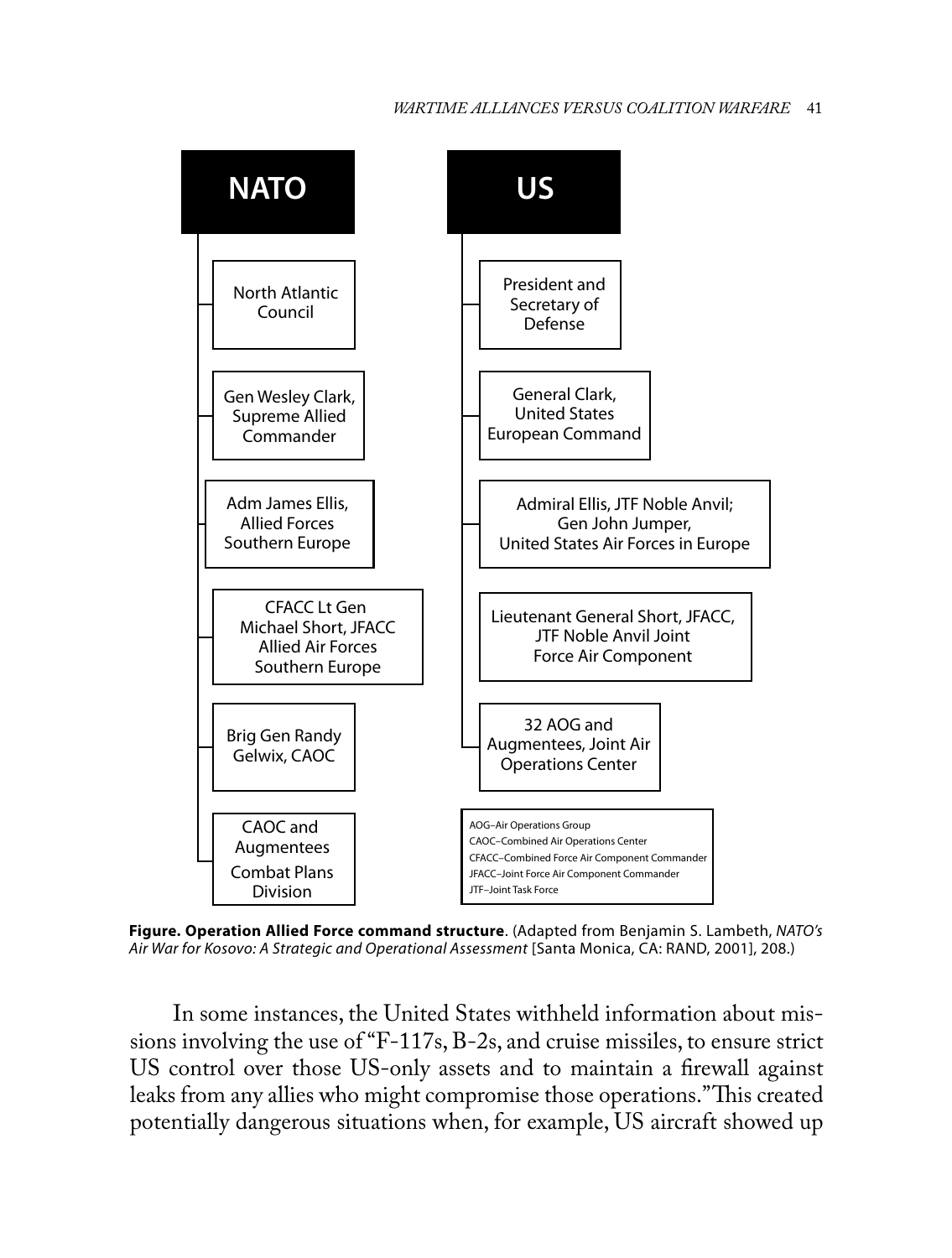on NATO radars without advance notice. Even when the United States opted to share information, the process was complicated and cumbersome, hampering the alliance's ability to act effectively.<sup>44</sup>

In addition to being unwieldy and slow, the alliance suffered from other troubles as well.45 According to Gen Wesley Clark, supreme allied commander, Europe (SACEUR), who led NATO's campaign, leaks were a constant source of trouble. As early as October 1998, one of the French officers working at NATO headquarters had leaked key portions of the operational plan for the campaign to the Serbians.46

Fissures in the alliance were especially clear in the dispute over the Pristina airport in June 1999, after the NATO air operation had concluded. As the NATO-led Kosovo force was deployed to occupy Serbia, Russian troops and fellow Slavs in collusion with the Serbians moved to occupy the Pristina airport. This event threatened to enlarge a sphere of influence in the north, putting the Kosovo force's mission at risk. Fearing either an expanding sphere of influence for the Russians or a partition, Clark requested that entering troops block the runways at Pristina and seize the airport ahead of the Russians. Sir Michael Jackson, the British general in charge of the operation, balked at the orders. According to Clark, Jackson said he "would no longer be taking his orders from Washington." When Clark countered by saying the orders did not come from Washington but from him as SACEUR, Jackson responded by telling Clark he did not have that authority. When Clark responded that he did have the authority, Jackson told Clark that he would not be starting World War III for him. Jackson told Clark that as a three-star general he should not have to take orders from Clark; Clark's response was that he himself was a four-star general and indeed Jackson did have to take orders from him. The dispute resulted in numerous phone calls to various British and American officials. The French also backed out of the operation at the behest of the British.47 Above all, the incident revealed difficulties among the allies in agreeing on goals and on strategies for attaining those goals. It also illustrated the problems associated with multinational command structure, even in long-standing, highly institutionalized alliances such as NATO.

In sum, the alliance was fraught with conflict and difficulty achieving consensus on realizing ultimate objectives and prosecuting the war. According to the GAO, cohesion was so difficult to maintain that it resulted in profound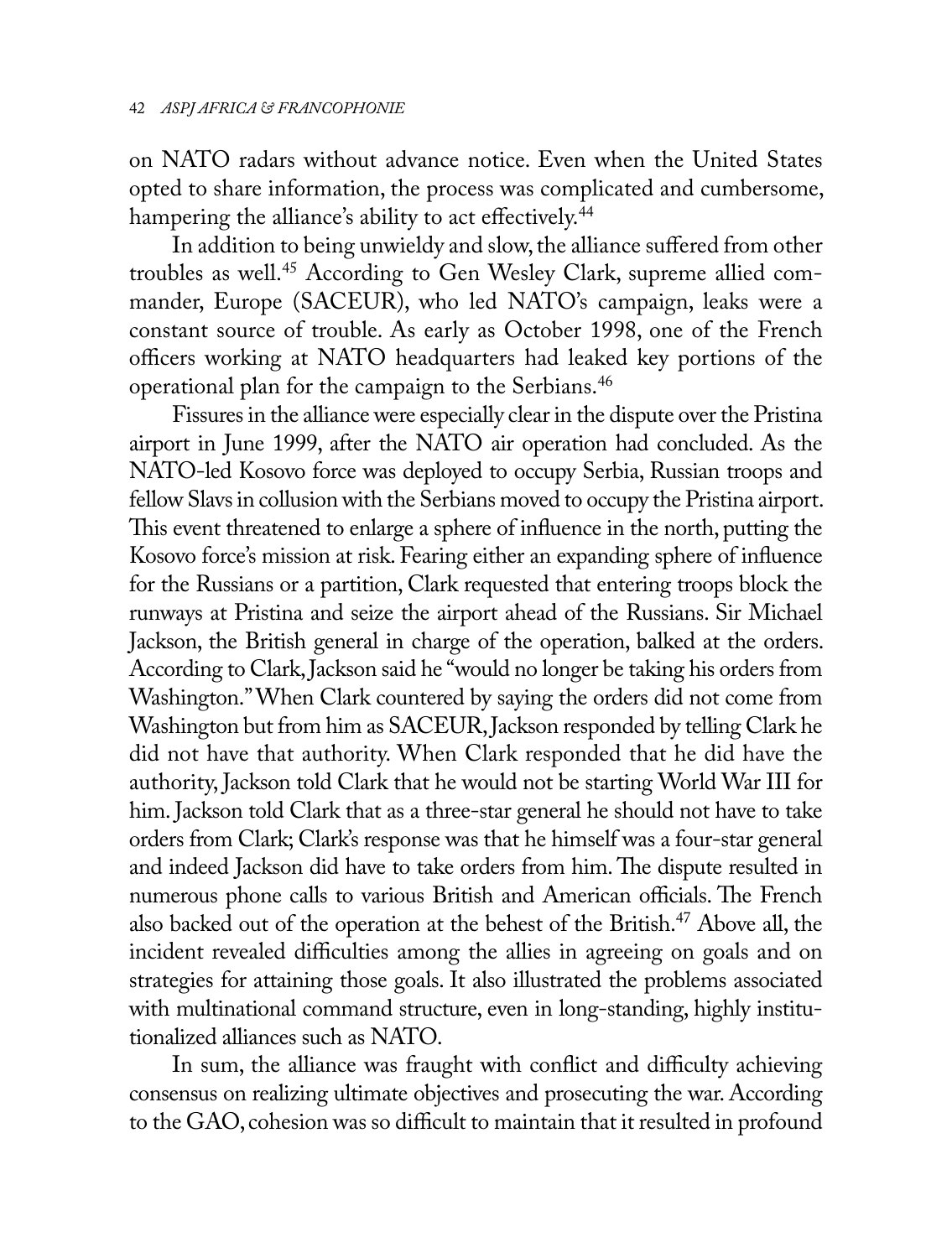departures from US military doctrine, further complicating the campaign.<sup>48</sup> This represents one of the many inherent challenges to alliance war fighting.

# *Burden Sharing within the Alliance*

The top three contributors to Allied Force in terms of sorties and aircraft deployed were the United States, France, and the United Kingdom.<sup>49</sup> During the operation itself, most of the contributions by allies were made in terms of allied airfields, overflight rights, and logistical support; they also contributed peace keeping troops after the operation concluded.<sup>50</sup> Thirteen of the 19 member states contributed aircraft to the operation. Of the approximately 38,000 sorties flown, including those by airlifters, the United States flew over 29,000 while deploying more than 700 aircraft; France deployed about 100 aircraft and flew approximately 2,414 sorties; the United Kingdom was the second largest contributor of aircraft and flew about 1,950 sorties; the Netherlands flew approximately 1,252 sorties; Italy was the third largest contributor of aircraft and flew about 1,081 sorties; Germany flew about 636 sorties.<sup>51</sup>

Allied Force cost the United States \$3.1 billion in incremental funds.<sup>52</sup> The United States provided about 70 percent of the aircraft for the operation and about 60 percent of the sorties during the operation, while the Europeans provided 56–70 percent of the peacekeeping troops after the air campaigns.53 The Europeans, in summary,

have consistently provided the majority of ground troops to support NATO operations and paramilitary specialists who are trained for post-conflict crisis interventions. European allies have also led efforts to support nonmilitary interventions, such as development assistance and personnel to support multilateral operations. Of the almost \$15 billion, disbursed to the Balkans region from 1993 through 1999, the European Commission (EC) and European allies contributed about \$10.2 billion, primarily to fund humanitarian and reconstruction programs such as rebuilding airports, bridges, and roads. During this same period, the US distributed about \$1.2 billion, primarily for emergency relief and institution building. European allies have consistently provided a large number of civilians to support multilateral institution-building programs in the Balkans, including more than 2,000 U.N. civilian police.<sup>54</sup>

Burden sharing in NATO more generally has been an issue of contention during the history of the alliance. As the Department of Defense reported in its annual assessment of allied contributions to defense, the United States pays one-quarter of the NATO common-funded budgets in which all 19 members participated at the time of Allied Force (table 2).<sup>55</sup>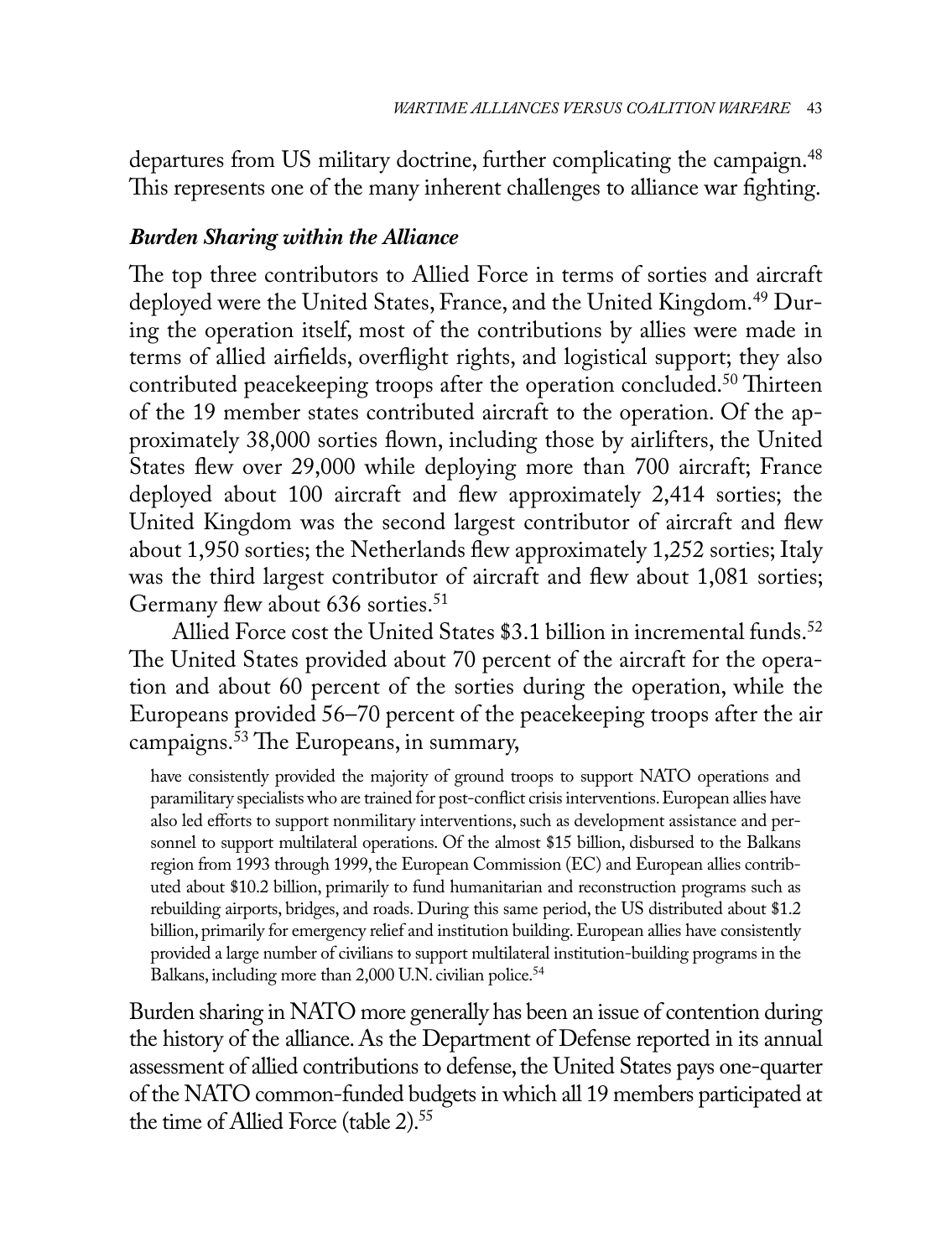The absence of a strong European strategic transport and logistics capability alone meant that the United States had to undertake the lion's share of the Kosovo campaign. Allied Force also revealed a serious technology gap between the United States and Europe:

More than 70 per cent of the fire-power deployed was American. Only a handful of European allies had laser-guided bombs, and only Britain was able to contribute cruise missiles. Barely 10 per cent of European aircraft are capable of precision bombing and of the European members of NATO, only France was able to make a significant contribution to high-level bombing raids at night. Only the United States could contribute strategic bombers and stealth aircraft for enhanced power projection. European allies also critically lacked reconnaissance and surveillance aircraft.<sup>56</sup>

| Member                | <b>NATO</b><br>Security &<br>Investment<br>Program | Percent<br>of NATO<br>Security &<br>Investment<br>Program | Military<br><b>Budget</b> | Percent<br>of Total<br>Military<br>Budget** | Civil<br>Budget | Percent of<br><b>Total Civil</b><br><b>Budget</b> | <b>TOTAL</b><br><b>NATO</b><br>Common<br><b>Budgets</b> | Percent<br>of TOTAL<br><b>NATO</b><br>Common<br>Budget** |
|-----------------------|----------------------------------------------------|-----------------------------------------------------------|---------------------------|---------------------------------------------|-----------------|---------------------------------------------------|---------------------------------------------------------|----------------------------------------------------------|
| <b>Belgium</b>        | 23.2                                               | 4.3                                                       | 13.9                      | 3.1                                         | 3.6             | 2.8                                               | 40.7                                                    | 3.6                                                      |
| Canada                | 20.4                                               | 3.7                                                       | 25.6                      | 5.7                                         | 7.0             | 5.4                                               | 53.0                                                    | 4.7                                                      |
| <b>Czech Republic</b> | 3.1                                                | 0.6                                                       | 4.5                       | 1.0                                         | 1.2             | 0.9                                               | 8.8                                                     | 0.8                                                      |
| <b>Denmark</b>        | 18.6                                               | 3.4                                                       | 8.2                       | 1.8                                         | 1.9             | 1.5                                               | 28.7                                                    | 2.6                                                      |
| <b>France</b>         | 29.1                                               | 5.3                                                       | 28.2                      | 6.3                                         | 20.0            | 15.3                                              | 77.3                                                    | 6.9                                                      |
| Germany               | 126.7                                              | 23.2                                                      | 76.9                      | 17.1                                        | 20.2            | 15.5                                              | 223.8                                                   | 19.9                                                     |
| Greece                | 5.4                                                | 1.0                                                       | 1.9                       | 0.4                                         | 0.5             | 0.4                                               | 7.8                                                     | 0.7                                                      |
| Hungary               | 2.3                                                | 0.4                                                       | 3.3                       | 0.7                                         | 0.8             | 0.6                                               | 6.4                                                     | 0.6                                                      |
| Iceland               | 0.0                                                | 0.0                                                       | 0.2                       | 0.0                                         | 0.1             | 0.1                                               | 0.3                                                     | 0.0                                                      |
| Italy                 | 46.2                                               | 8.5                                                       | 29.7                      | 6.6                                         | 7.5             | 5.8                                               | 83.4                                                    | 7.4                                                      |
| Luxembourg            | 1.1                                                | 0.2                                                       | 0.4                       | 0.1                                         | 0.1             | 0.1                                               | 1.6                                                     | 0.1                                                      |
| <b>Netherlands</b>    | 25.7                                               | 4.7                                                       | 13.9                      | 3.1                                         | 3.6             | 2.8                                               | 43.2                                                    | 3.8                                                      |
| Norway                | 15.9                                               | 2.9                                                       | 5.7                       | 1.3                                         | 1.4             | 1.1                                               | 23.0                                                    | 2.0                                                      |
| Poland                | 8.6                                                | 1.6                                                       | 12.4                      | 2.8                                         | 3.2             | 2.5                                               | 24.2                                                    | 2.2                                                      |
| Portugal              | 1.9                                                | 0.3                                                       | 3.2                       | 0.7                                         | 0.8             | 0.6                                               | 5.9                                                     | 0.5                                                      |
| Spain                 | 13.8                                               | 2.5                                                       | 17.6                      | 3.9                                         | 4.6             | 3.5                                               | 36.0                                                    | 3.2                                                      |
| <b>Turkey</b>         | 5.8                                                | 1.1                                                       | 8.0                       | 1.8                                         | 2.1             | 1.6                                               | 15.9                                                    | 1.4                                                      |
| <b>United Kingdom</b> | 61.1                                               | 11.2                                                      | 80.4                      | 17.9                                        | 22.5            | 17.3                                              | 164.0                                                   | 14.6                                                     |
| <b>United States</b>  | 136.3                                              | 25.0                                                      | 115.6                     | 25.7                                        | 29.2            | 22.4                                              | 281.1                                                   | 25.0                                                     |
| Total                 | 545.2                                              | 100.0                                                     | 449.6                     | 100.0                                       | 130.3           | 100.0                                             | 1125.1                                                  | 100.0                                                    |

**Table 2. NATO's common-funded budgets, 2000\* (in millions of 2000 dollars [2000 exchange rates])**

\*Due to rounding, the numbers shown may not add up to the totals.

\*\*Calculation does not include contributions to the NATO Airborne Early Warning and Control Program.

*Source*: Department of Defense, *Report on Allied Contributions to the Common Defense* (Washington, DC: Department of Defense, March 2001), III-28, chart III-21, http://www.defense.gov/pubs/allied\_contrib2001/allied2001.pdf.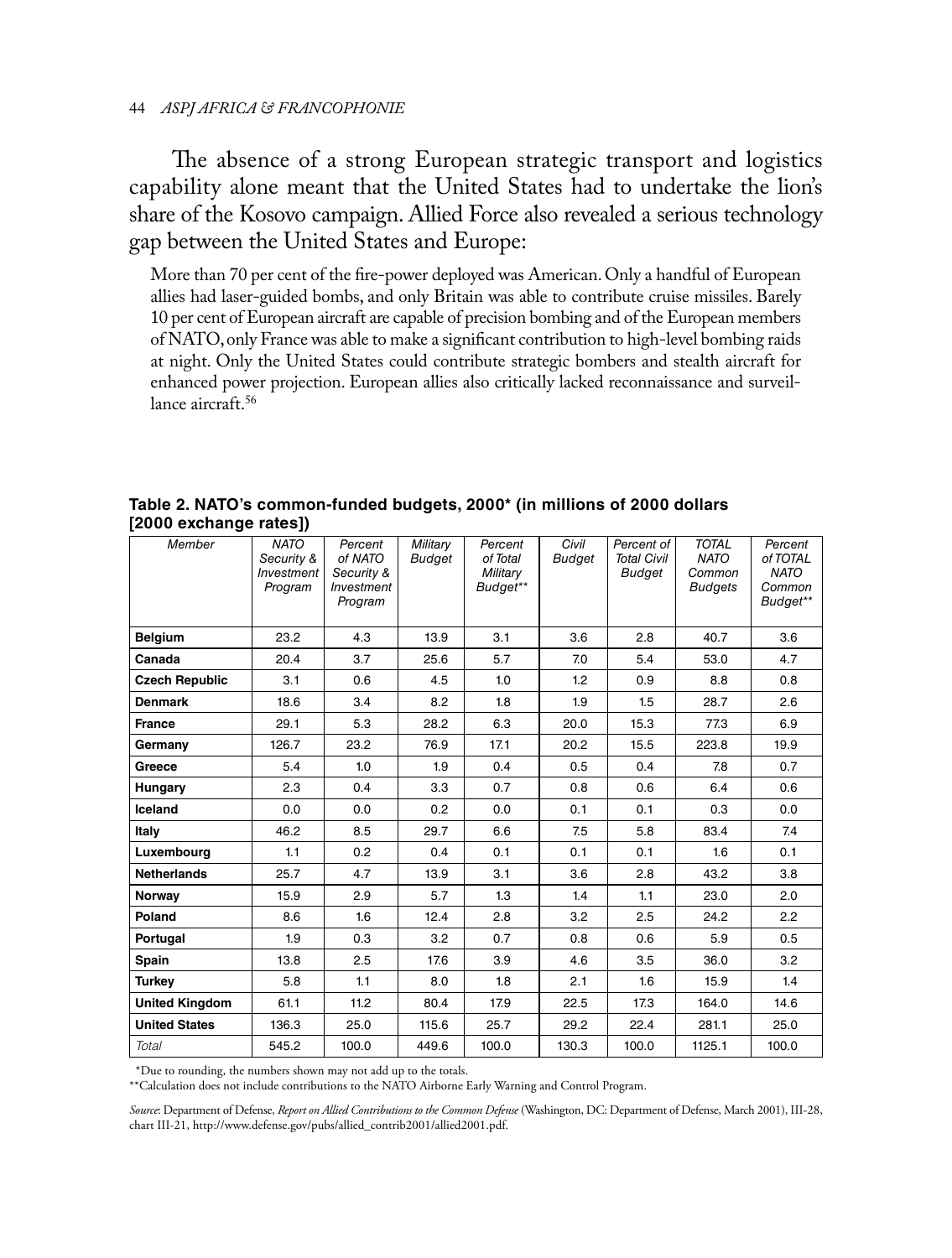The United States' superiority in information systems made communicating with its allies difficult. In other words, despite the fact that NATO was a long-standing alliance, interoperability issues were nevertheless critical.

## Findings

The proposition that long-standing, highly institutionalized alliances will be less flexible and overly rigid for effective wartime operations was supported by the cases of the Persian Gulf War and the Kosovo campaign. In the first, a large, ad hoc coalition of countries of widely disparate capabilities and cultures produced a more cohesive and effective war-fighting mechanism than the largely Western, long-standing military alliance of mostly great powers represented by NATO in Operation Allied Force. Because the former coalition could be tailored to the direct needs of the countries in question for the mission at hand, the member states were able to come together in a unified way. The immediate threat posed by Saddam Hussein's invasion was the galvanizing force that produced an effective response. Substantial attention was paid to designing an operationally effective institution to meet the challenges of the tasks at hand. The parallel decision-making structure, communication between the two decisionmaking hierarchies, and meticulous attention to cultural sensitivities all served to facilitate the effectiveness and cohesion of the coalition.<sup>57</sup>

The parallel decision-making structure in NATO did not work as well. It signaled to its long-standing allies that the United States stood apart from the NATO hierarchy. Part of the problem was the fact that although the Gulf War coalition could operate with countries acting in tandem rather than in an integrated fashion, NATO had no such possibility. Because political considerations during peacetime guided the institutional structure, operational effectiveness was secondary. Further, the NATO chain of command proved ineffective in action; SACEUR Wesley Clark was unable to command with the authority he would have had in an operation executed solely by the Americans.<sup>58</sup> The decision-making procedures were highly ineffective, not at all conducive to a crisis or wartime situation.<sup>59</sup>

The security threat posed to the coalition members in the first Gulf War, in contrast to the humanitarian challenge posed to NATO in the Kosovo campaign, also affected operations. The security threat galvanized the coalition, gave the member states a clear objective, and helped them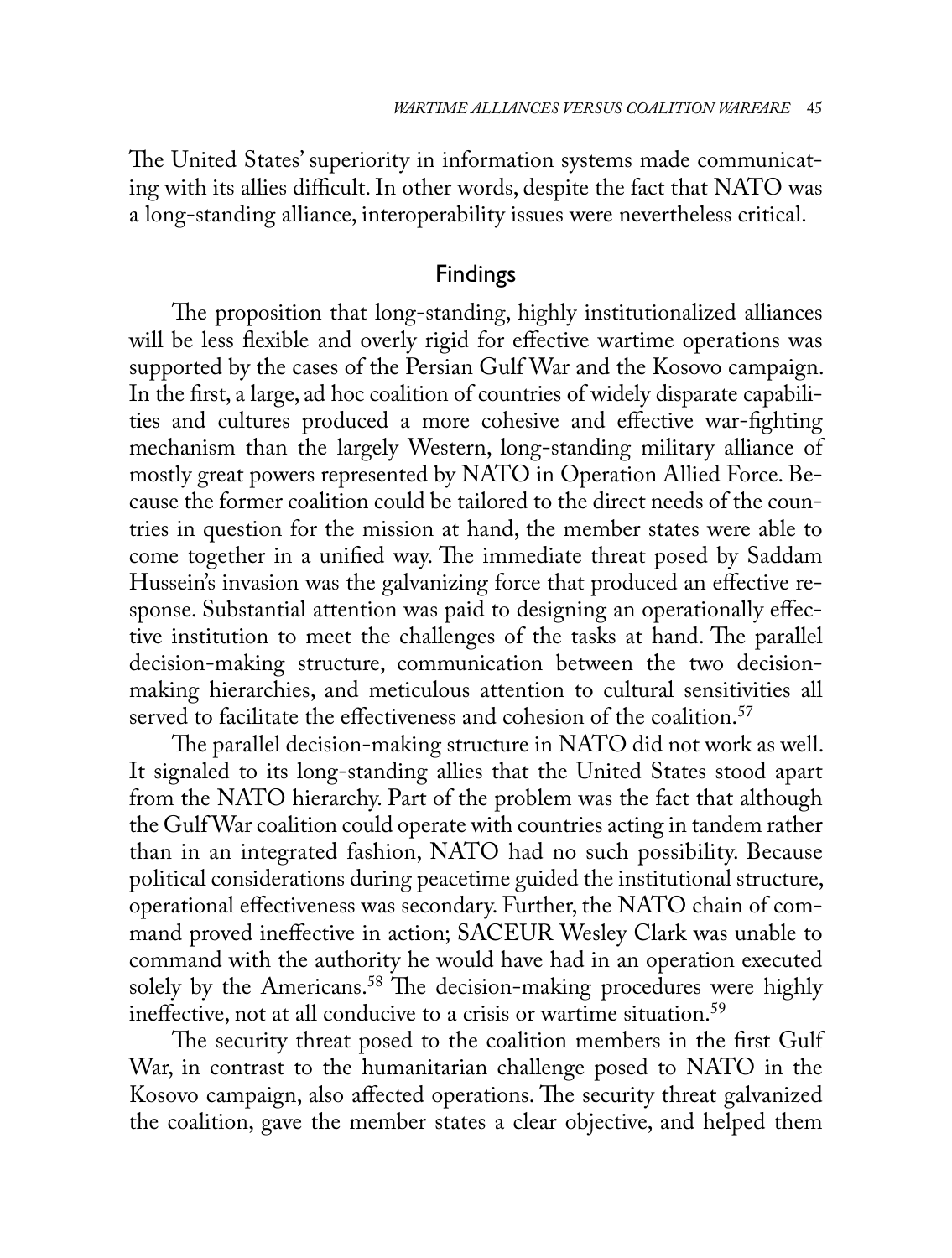understand their central goals and decide on strategies for attaining those goals. The humanitarian threat in Kosovo did not culminate in a similar benefit for NATO member states. As the alliance faced a humanitarian crisis in its own backyard in the aftermath of the Cold War on the eve of its 50th anniversary, there was a belief that something needed to be done to show that its utility was enduring. However, these were political rather than military or operational objectives. Further, defining these objectives clearly, let alone specifying strategies for attaining those objectives, was difficult. The United States really was the only country with the capability to undertake the mission, yet it did not want to commit ground troops. The European states wanted control of the situation but were technologically not in a place to do so. Rather than providing a template for the future of the alliance, the Kosovo campaign revealed fissures in that organization (table 3).

**Table 3. Summary of findings**

|                                                                                                          | Threat                                                                                           | <b>Burden Sharing</b>                                                                                                                                               | Coalition or<br>Alliance | Cohesion                                                    |
|----------------------------------------------------------------------------------------------------------|--------------------------------------------------------------------------------------------------|---------------------------------------------------------------------------------------------------------------------------------------------------------------------|--------------------------|-------------------------------------------------------------|
| <b>First Gulf War</b><br>coalition in<br><b>Operation Desert</b><br><b>Shield/Desert</b><br><b>Storm</b> | Immediate threat<br>perceived by some<br>contributors to the<br>coalition although<br>not to all | United States largest con-<br>tributor, especially in<br>terms of forces, but other<br>countries offset US incre-<br>mental costs in terms of<br>money to fight war | Coalition                | Cohesion rela-<br>tively easy to<br>maintain and<br>sustain |
| <b>NATO in</b><br>Operation<br><b>Allied Force</b>                                                       | Humanitarian crisis<br>that posed threat of<br>regional instability<br>to some member<br>states  | United States bore brunt<br>of costs to operation<br>though European allies<br>bore brunt of peacekeep-<br>ing costs in the wake of<br>the operation                | Alliance                 | Cohesion<br>more difficult<br>to maintain<br>and sustain    |

Allied Force struggled more with cohesion than the first Gulf War coalition. The emphasis on political effectiveness came at the expense of operational effectiveness. In addition, both the absence of a clear and present threat felt equally by all and the alliance apparatus worked to the detriment of cohesion within the coalition. The Gulf War coalition—despite being an ad hoc organization with possible interoperability problems, definite internal asymmetries, and its members' lack of experience in working together was effective and cohesive. The coalition worked effectively, despite some interoperability challenges, as a consequence of the clear objectives that allowed the parallel decision-making structure to work. The Gulf War was sanctioned by the UN; Allied Force was not. Although this did not have much effect on the operations themselves, the sanction of the UN, which is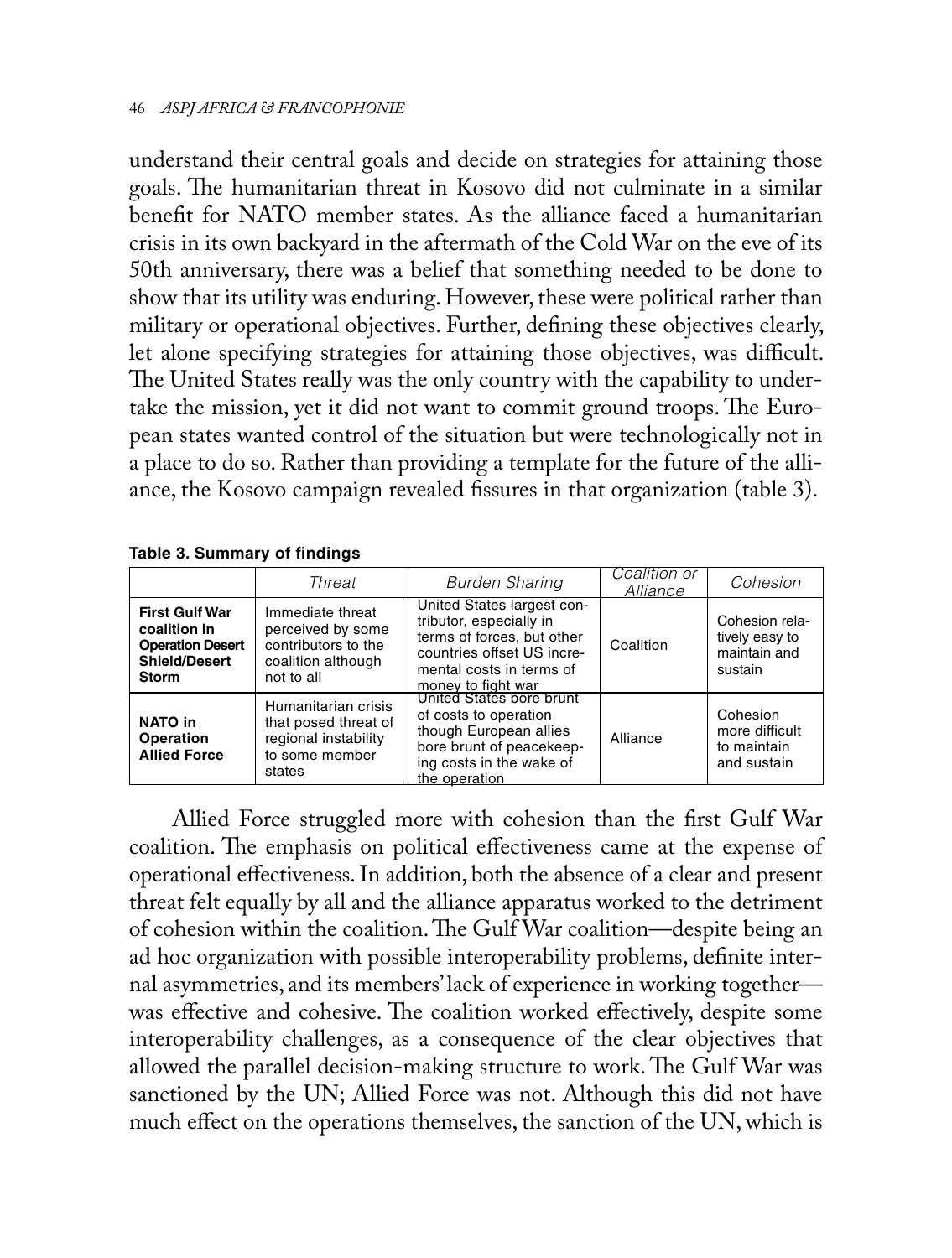a manifestation of global support for an operation, may bear on the institutional arrangements that are selected to prosecute the operations. In other words, when the UN sanctions action, states may forge an international coalition designed to address the mission at hand instead of relying on a preexisting regional alliance. However, the factors that give rise to UN sanction—such as global legitimacy and support for the mission, a universally understood threat, or a clear violation of an international norm uniformly valued by the international community—are more important than the sanction itself.

## Today's Wars

Far deeper and more extensive research on the current wars in Iraq and Afghanistan would be necessary to make unqualified assertions regarding institutional structure, burden sharing, and cohesion, but these cases offer at least superficial support for the ideas contained in this article. Above all, it is clear that the choice of institutional mechanism matters powerfully in war-fighting effectiveness.

Fighting the war in Afghanistan principally via NATO has culminated in high friendly-fire casualty rates and constant negotiating with allies regarding burden sharing.<sup>60</sup> The multilayered command structure also offers some challenges. For example, from 2008 to 2009, the International Security Assistance Force, which consisted of about 45,000 troops, including around 15,000 US troops, was under the command of Gen David D. McKiernan, while another 19,000 or so US troops were assigned to Combined Joint Task Force 101, part of Operation Enduring Freedom, under the command of Maj Gen Jeffrey J. Schloesser. Many of these complexities changed over the course of the operations, but, above all, they revealed the difficulties in transitioning a peacetime alliance structure to wartime. These difficulties are also clearly understood in the issue of caveats, which has plagued the International Security Assistance Force. Some 50–80 known caveats limit NATO commanders in their operations in Afghanistan. This profoundly affects operational flexibility and heightens burden-sharing problems. In other words, some countries' troops occupy space on the ground and provide international legitimacy but make little difference operationally.<sup>61</sup>

In Iraq the large coalition at the outset of Operation Iraqi Freedom created challenges in terms of institutional structure as well. The force levels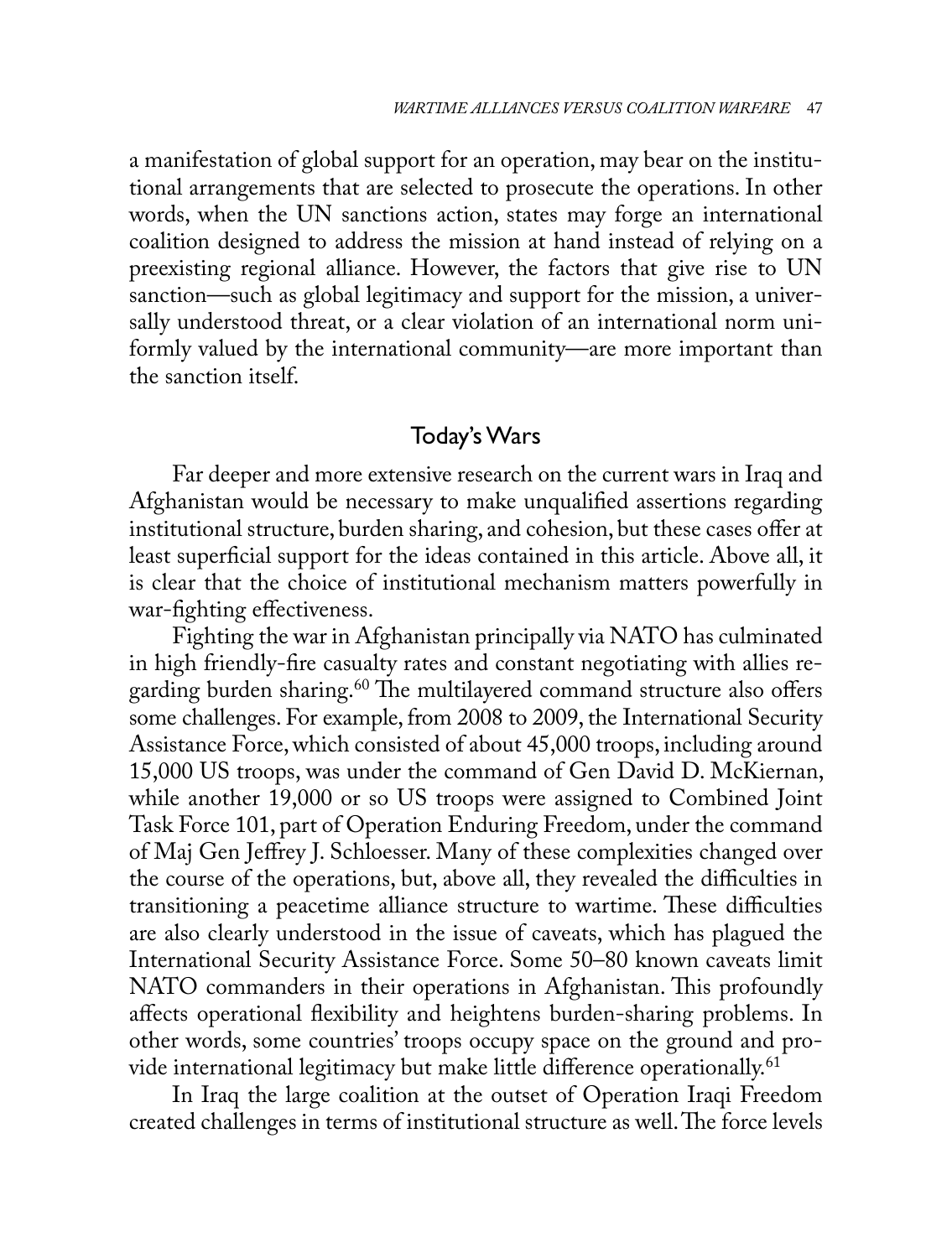of participating countries varied dramatically, as did the division of labor. Although the large coalition made it appear that the operation had widespread support around the globe, in fact the United States paid dearly in lives and treasure to ensure that even the smallest countries were well compensated. Partner nations were constricted by their different rules of engagement, and the force size varied dramatically among participating states. Yet we see that the coalition adapts over time to the changing situation on the ground. Multinational Force–Iraq replaced Combined Joint Task Force 7 and then became US Forces–Iraq in January 2010.62

Iraq and Afghanistan offer us more evidence that alliance and coalition design impinge on fighting effectiveness and cohesion. As these cases draw to their inevitable conclusions, more insights will be possible in regard to the principal arguments offered in this article.

## Conclusions and Policy Recommendations

Military alliances—and coalitions—are complex in their operation during wartime. Decision-making structures that foster cohesion and consensus during peacetime hinder wartime operations. The institutionalization of alliances that enhance transparency and facilitate cooperation in peacetime may serve to undermine fighting effectiveness during wartime. Further, alliances that are created in peacetime and that operate during wartime may nevertheless suffer from significant interoperability issues.

Coalitions constructed when war is imminent to address a clear and present threat—one perceived keenly by participating states—may operate effectively when designed appropriately. The aim of coalitions is often operational effectiveness, in contrast to that of alliances, which may focus more on the political dimensions of effectiveness. In the case of the first Gulf War, cultural sensitivities culminated in a decision-making system that worked effectively, especially since staff integration and communication received attention. The absence of political infrastructure in coalitions, ironically, makes operational military cooperation easier. More flexibility and adaptability in design are possible. Strong states can then use coalitions when they want to fight wars efficiently and alliances when they are more concerned about managing broader political issues. For example, the United States may choose NATO as its vehicle in Kosovo and Afghanistan because it wants Europe to be invested in state building, more so than in fighting an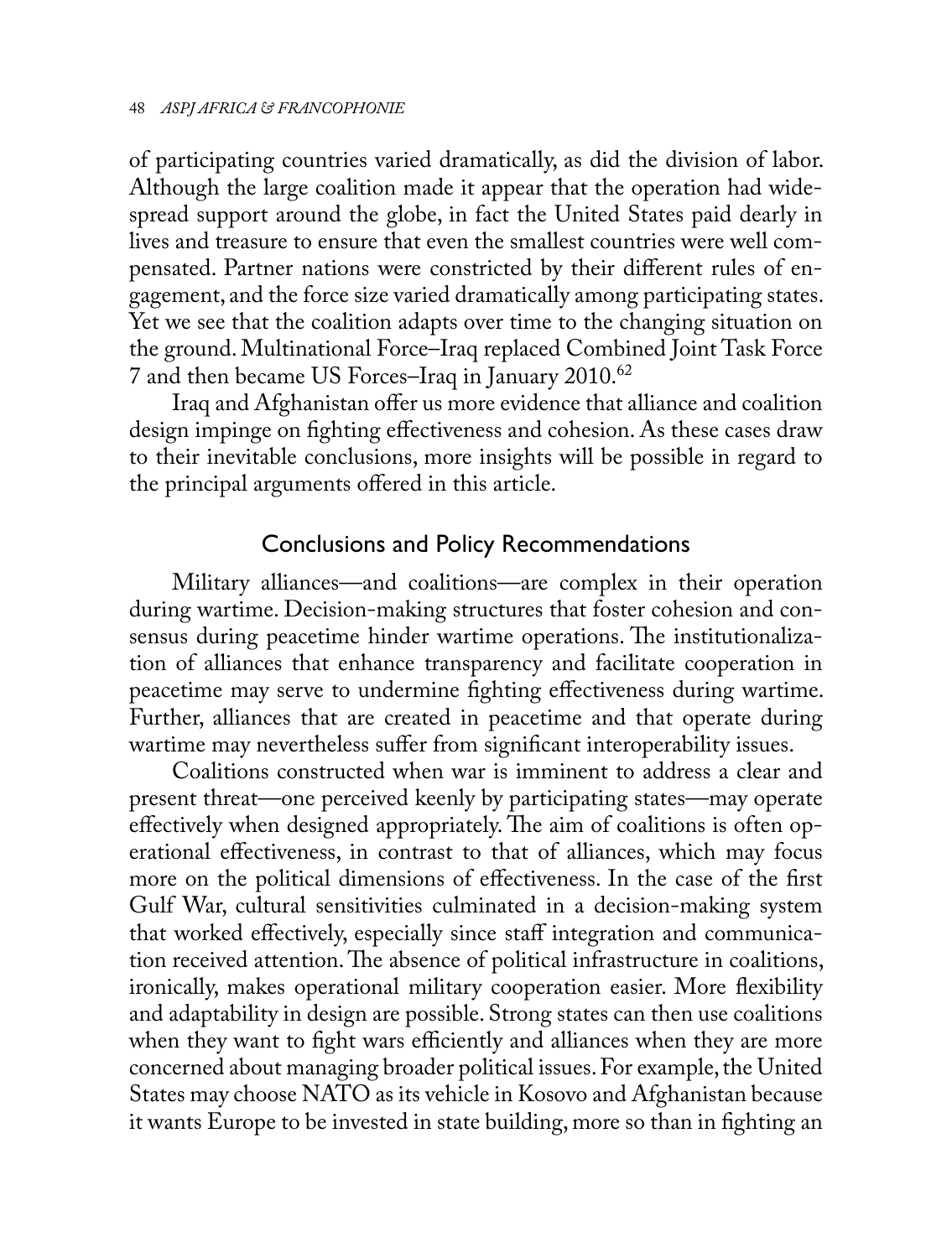enemy that, militarily, is quite weak.<sup>63</sup> In addition, wartime alliances struggle more with cohesion—especially regarding strategies, not necessarily end goals—because *they generally require a greater level of integration than do coalitions*. The demands on such an institutional structure are far greater and likely to create more difficulties in implementing plans for war. In the Kosovo case, these conflicts did not frustrate NATO's ability to achieve its goals, but the path toward achieving them was difficult.

The lessons here bear on the nature of multilateralism and the design of contemporary coalitions.64 The exercise of clear objectives, the similar perception of threats by member states, and the recognition of cultural differences will foster and maintain cohesion during wartime; even in the absence of a unified chain of command, effective staff integration is manifest. The implications here are that NATO is a highly useful alliance with great utility during peacetime because of its focus on political effectiveness, but during wartime, more flexible and adaptable institutional structures are necessary for effective war prosecution—more emphasis on operational effectiveness is necessary.

The policy implications are straightforward. First, coalitional war fighting does not guarantee legitimacy. Having a UN sanction is important because it is an indicator of global legitimacy. In the absence of that legitimacy, no matter how large a coalition may be, that legitimacy will not be manifest. Second, when states' participation involves caveats and overly restrictive rules of engagement, the United States may want to assess the implications for operational flexibility before the mission gets under way. Above all, we would do well to take a closer look at American reliance on multilateral war fighting and develop benchmarks to determine whether or not forging a coalition or reshaping an alliance makes sense to address the issue at hand. Of course we cannot make absolute assertions regarding when alliances or coalitions should be used in warfare; however, a close look at coalition size and subsidies to partners is absolutely warranted. The United States should employ coalition warfare whenever doing so reduces the costs of war in terms of lives and treasure. War-fighting capacity is the most important criterion. Flexible coalitions of modest size are likely the answer. Retaining our alliances and deepening our commitment to them in peacetime is absolutely in our interest. How we adjust and transform those institutions under conditions of wartime depends on the mission at hand.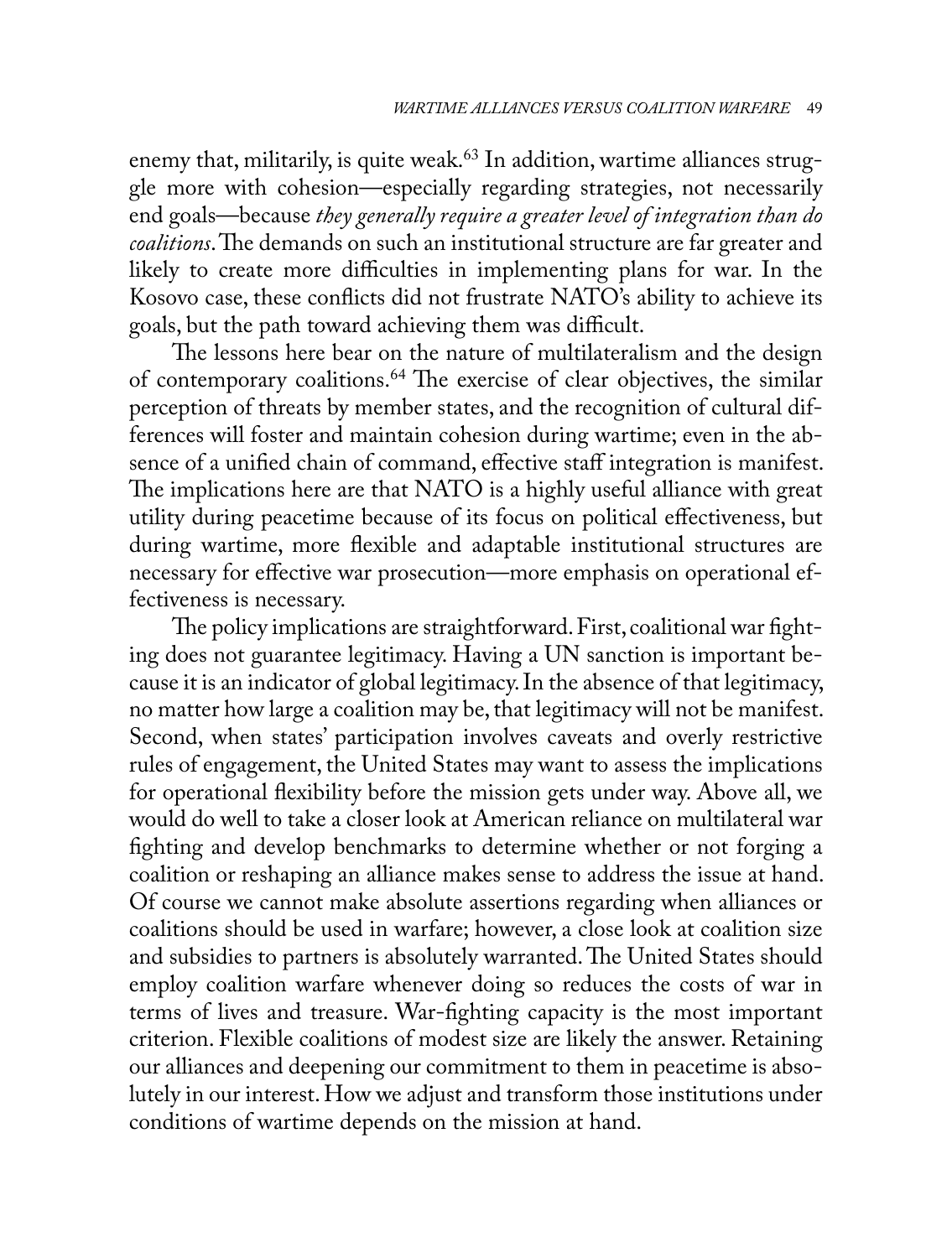#### 50 *ASPJ AFRICA & FRANCOPHONIE*

Studies of military alliances in international relations tell us a great deal about the way these alliances are formed, maintained, and managed. Much work remains to better understand how those alliances, once formed, operate during war and how they differ from ad hoc coalitions formed to perform specific missions. Understanding the nuances and complexities of interstate relations—be they within alliances and/or coalitions or between these institutions and their enemies—is critical to success in the future.

### **Notes**

1. Graeme Smith, "The War on the Walls," *Globe and Mail*, 29 November 2007.

2. See Kenneth Waltz, *Theory of International Politics* (New York: McGraw-Hill,1979); Stephen Walt, *Origins of Alliances* (Ithaca, NY:Cornell University Press, 1987);Patricia Weitsman,*Dangerous Alliances: Proponents of Peace, Weapons of War* (Palo Alto, CA:Stanford University Press, 2004);Michael C. Williams,"The Institutions of Security: Elements of a Theory of Security Organizations," *Cooperation and Conflict* 32, no. 3 (1997): 287–307; M. C. Williams and Iver B. Neuman,"From Alliance to Security Community: NATO, Russia, and the Power of Identity," *Millennium: Journal of International Studies* 29, no. 2 (2000): 357–87; and Vincent Pouliot, "The Alive and Well Transatlantic Security Community: A Theoretical Reply to Michael Cox," *European Journal of International Relations* 12, no. 1 (2006): 119–27.

3. Nora Bensahel, *The Counterterror Coalitions: Cooperation with Europe, NATO, and the European Union* (Santa Monica, CA: RAND, 2003); Glenn H. Snyder, "The Security Dilemma in Alliance Politics," *World Politics* 36, no. 4 (1984): 461–95; Snyder, *Alliance Politics* (Ithaca, NY: Cornell University Press, 1997); and Weitsman, *Dangerous Alliances.*

4. Peacetime alliances are just formal or informal agreements between two or more states intended to further (militarily) the national security of the participating states, operating when the signatories are not at war*.* If war begins and the alliance does not dissolve, it transitions into a wartime alliance. If the alliance endures beyond the war, it reverts to a peacetime alliance*.*

5. Weitsman, *Dangerous Alliances*, 35.

6. Or out of a desire to craft a response to an international crisis in a way that strengthens global institutions such as the UN so that it might become more effective in other issue areas as well. I am grateful to Nora Bensahel for this point.

7. Frank Walker, "Our Pilots Refused to Bomb 40 Times," *Sydney Morning Herald*, 14 March 2004.

8. This is a strategy that is not without costs—those alliances may be undermined by an unsuccessful or conflict-fraught wartime mission.

9. "U.S. Central Command History," United States Central Command, http://www.centcom.mil/en/ about-centcom/our-history/.

10. US Department of Defense, *Final Report to Congress: Conduct of the Persian Gulf War* (Washington, DC: Department of Defense, 1992), 60.

11. Ibid.,62–64.

12. US Central Command (CENTCOM),"Operation Desert Shield/Desert Storm, Executive Summary," 1992, 1. Document is now declassified.

13. US Department of Defense, *Final Report to Congress*, 59–60. Appendix P of this report, pp. 723–31, provides detailed information about the financial and in-kind assistance contributed by coalition partners.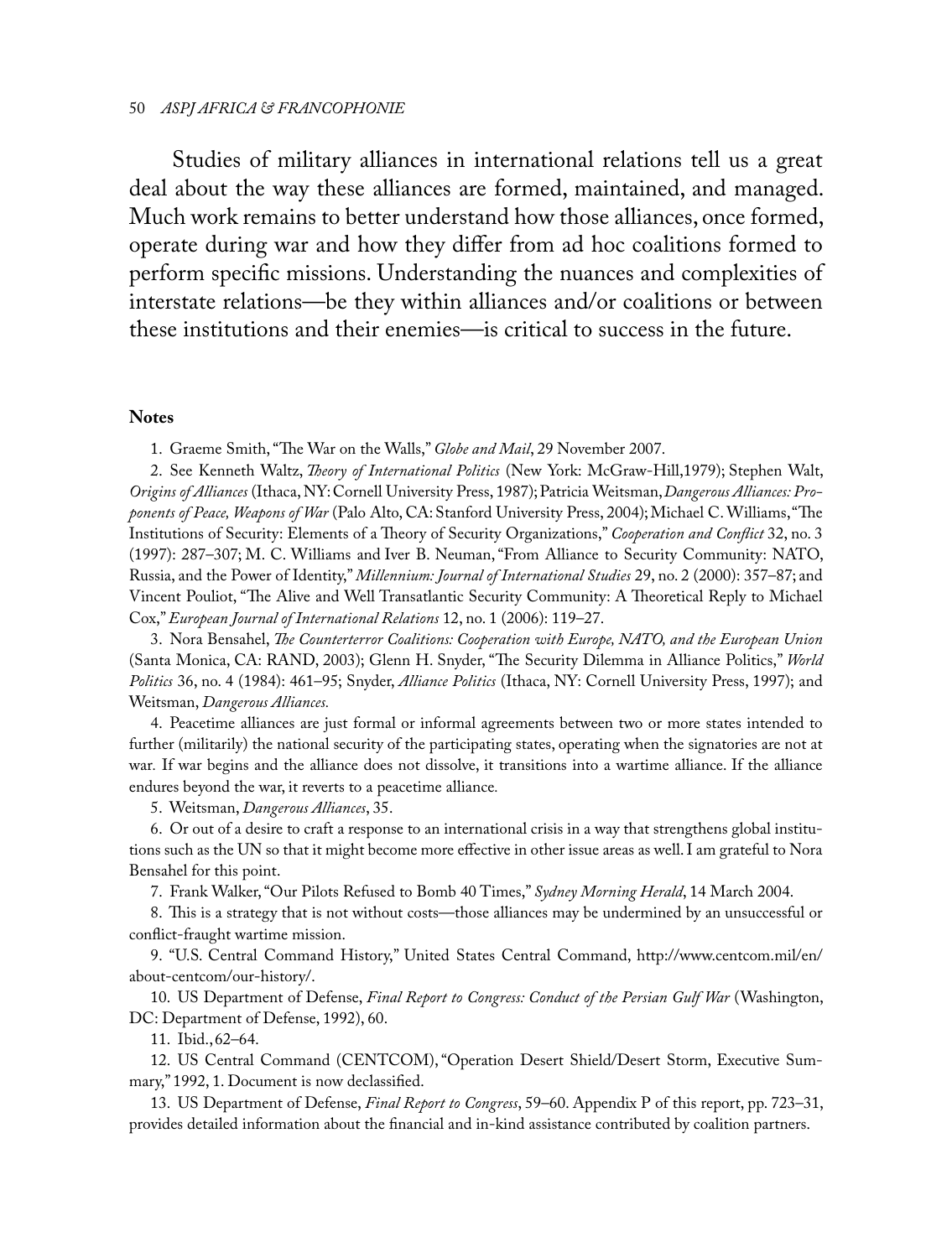14. I operationalize *cohesion*—as I do in "Intimate Enemies: The Politics of Peacetime Alliances," *Security Studies* 7, no. 1 (1997): 156–92, and in *Dangerous Alliances*—as the ability to agree on goals and strategies to attain those goals.

15. Nora Bensahel, "The Coalition Paradox: The Politics of Military Cooperation" (PhD diss., Stanford University,1999), 50.

16. CENTCOM, "Operation Desert Shield/Desert Storm," 6. For a flowchart explaining these relationships, see Khaled bin Sultan, *Desert Warrior* (New York: HarperCollins, 1995), 244–47.

17. Peter de la Billière, *Storm Command: A Personal Account of the Gulf War* (New York: HarperCollins, 1992), 303. Khaled bin Sultan reports that "working in parallel, Schwarzkopf and I were often in close and instant agreement. Sometimes, however, we disagreed significantly, and at other times we were obliged to negotiate with each other to reach a compromise. He was not an easy man to deal with, but neither was I." Bin Sultan, *Desert Warrior*, 191; see also 200–204.

18. CENTCOM,"Operation Desert Shield/Desert Storm," 7. These were parallel, though not equivalent, since the US force commitment was so much larger than anyone else's. See bin Sultan, *Desert Warrior*, 193–97.

19. CENTCOM, "Operation Desert Shield/Desert Storm," 11.

20. Bensahel, "Coalition Paradox," 73.

21. CENTCOM, "Operation Desert Shield/Desert Storm," 570.

22. Bensahel, "Coalition Paradox," 60–61; and US Department of Defense, *Final Report to Congress*, 494, 559. Bensahel compellingly argues that the ineffectiveness of Iraqi troops on the ground was one of the most important reasons the coalition worked.

23. Bensahel, "Coalition Paradox," 90; and G. W. Bush and Brent Scowcroft, *A World Transformed* (New York: Alfred A. Knopf, 1998), 342.

24. Bin Sultan, *Desert Warrior*, 32, 265. See also bin Sultan's account of his "duels" with French minister of defense Jean-Pierre Chevènement (ibid., chap. 26).

25. See P. A. Weitsman, "With a Little Help from Our Friends? The Costs of Coalition Warfare," *Origins: Current Events in Historical Perspective* 3, no. 1 (2009): 1–13.

26. Incremental costs rather than total costs are a better estimate of costs incurred by the United States. Total costs include expenditures the United States would have incurred even if Operation Desert Shield/ Desert Storm had not been undertaken (e.g., regular pay of active duty military personnel). Incremental costs are those incurred specifically because of the operations (e.g., imminent-danger pay to reservists, less normal drill pay). General Accounting Office (GAO), *Operation Desert Shield/Storm: Update on Costs and Funding Requirements*, GAO-NSIAD-92-194 (Washington, DC: GAO, May 1992), 2, http://archive.gao.gov /d32t10/146715.pdf. See bin Sultan, *Desert Warrior*, chap. 17, for a discussion of the unique contributions of Saudi Arabia and, in contrast, H. Norman Schwarzkopf with Peter Petre, *General H. Norman Schwarzkopf: The Autobiography; It Doesn't Take a Hero* (New York: Bantam Books, 1992), chaps. 19–20.

27. CENTCOM, "Operation Desert Shield/Desert Storm,"1.

28. See Katsuaki L. Terasawa and William R. Gates, "Burden Sharing in the Persian Gulf: Lessons Learned and Implications for the Future," *Defense Analysis* 9 (1993): 171–95, for troop deployments by country.

29. See P. A. Weitsman, "The High Price of Friendship," *New York Times*, 31 August 2006.

30. Terasawa and Gates, "Burden Sharing"; and A. Bennett, J. Lepgold, and D. Unger, "Burden Sharing in the Persian Gulf War," *International Organization* 48, no. 1 (1994): 39–75.

31. Benjamin S. Lambeth, *NATO's Air War for Kosovo: A Strategic and Operational Assessment* (Santa Monica, CA: RAND, 2001), 10.

32. Wesley Clark, *Waging Modern War: Bosnia, Kosovo, and the Future of Combat* (New York: Public Affairs, 2002), 168–69. The decision to fight an air war was highly consequential, resulting in exacerbated conflict on the ground. See Michael Ignatieff, *Virtual War: Kosovo and Beyond* (New York: Macmillan, 2001), 96, on Clark's failure to anticipate this response.

33. For daily reports on developments during the campaign, see "Operation Allied Force, 23 March–10 June 1999," North Atlantic Treaty Organization, 26 May 2006, http://www.nato.int/kosovo/all-frce.htm.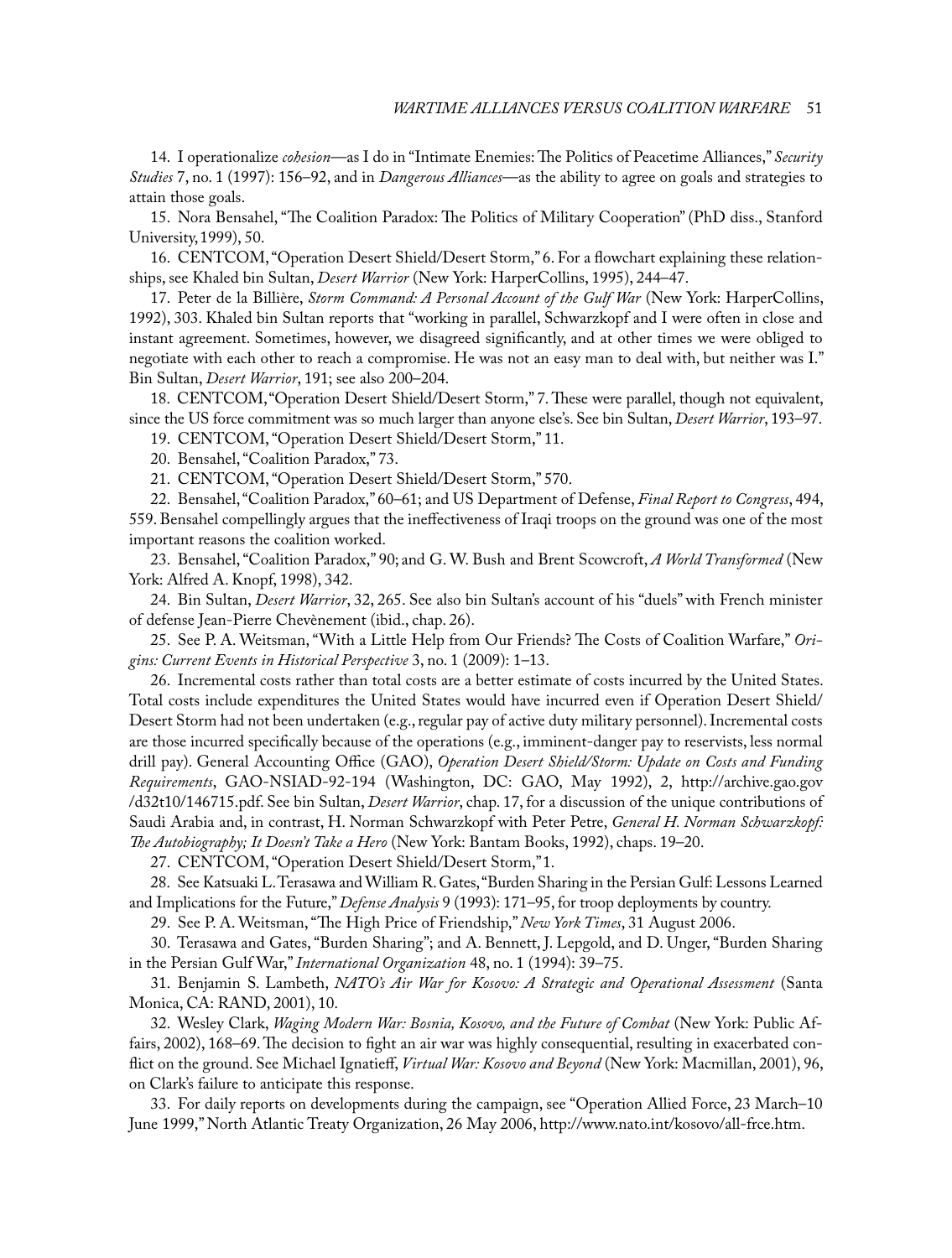52 *ASPJ AFRICA & FRANCOPHONIE*

34. Member states include Belgium, Canada, Czech Republic, Denmark, France, Germany, Greece, Hungary, Iceland, Italy, Luxembourg, the Netherlands, Norway, Poland, Portugal, Spain, Turkey, the United Kingdom, and the United States. The three newest member states—Czech Republic, Hungary, and Poland became full members of NATO less than two weeks before Operation Allied Force began.

35. GAO, *Operation Desert Shield/Storm*, 6.

36. Ibid.,4.

37. Thanks to Nora Bensahel for pointing this out.

38. The action took place on the eve of NATO's 50th anniversary, which was symbolically very important.

39. Lambeth, *Air War for Kosovo*, 207, 185.

40. John Peters et al., *European Contributions to Operation Allied Force* (Santa Monica, CA: RAND, 2001), 25–26. 41. Ibid., 28.

42. Lt Col Paul C. Strickland, "USAF Aerospace-Power Doctrine: Decisive or Coercive?," *Aerospace Power Journal* 14, no. 3 (Fall 2000): 21.

43. Peters et al., *European Contributions*, 26.

44. Ibid., 40.

45. See Bensahel, "Coalition Paradox"; and Lambeth, *Air War for Kosovo*, 204–8.

46. Clark, *Waging Modern War*, 175–76.

47. Ibid., 385, 396–99.

48. GAO, *Operation Desert Shield/Storm*.

49. A normal day during Operation Allied Force saw perhaps 500 aircraft taking off from 47 bases across Europe, refueling midair, undertaking bombing missions, refueling again, returning, and taking off for another bombing mission for a total of some 35,000 sorties. James A. Kitfield, "Another Look at the Air War That Was," *Air Force Magazine* 82, no. 10 (October 1999): 39–43.

50. John A. Tirpak, "Washington Watch: The NATO Way of War," *Air Force Magazine* 82, no. 12 (December 1999): 24–27.

51. Peters et al., *European Contributions*, 18–24.

52. General Accounting Office, *Military Operations: Some Funds for Fiscal Year 1999 Contingency Operations Will Be Available for Future Needs*, GAO/NSIAD-99-244BR (Washington, DC: GAO, September 1999), 2, http://www.gao.gov/archive/1999/ns99244b.pdf.

53. General Accounting Office, *Kosovo Air Operations: Need to Maintain Alliance Cohesion Resulted in Doctrinal Departures*, GAO-01-784 (Washington, DC: GAO, July 2001), 3, http://www.gao.gov/new.items /d01784.pdf; and General Accounting Office, *European Security: U.S and European Contributions to Foster Stability and Security in Europe*, GAO-02-174 (Washington, DC: GAO, November 2001), 1, http://www .investigativeproject.org/documents/testimony/214.pdf.

54. GAO, *European Security*, 51.

55. US Department of Defense, *Final Report to Congress*, chap. 2.

56. Elinor Sloan, "DCI: Responding to the US-Led Revolution in Military Affairs," *NATO Review* 48, no. 1 (Spring-Summer 2000): 4.

57. It is also important to note here that NATO member states played an important role in the Gulf War coalition and no doubt facilitated the effectiveness of the coalition. The NATO decision-making structure was not used in the coalition; nevertheless, the long-standing relationships of some of the states in the coalition should be recognized. On the issue of cultural sensitivities, see Schwarzkopf with Petre, *General H. Norman Schwarzkopf*, chap. 18.

58. The fact that each member state retained a significant degree of national control not only is an indictment of the command structure per se but also speaks to the challenges of joint war fighting in general.

59. As Bensahel argues, the experience in Kosovo gives rise to bilateral agreements between the United States and its allies in fighting its subsequent wars.

60. Weitsman, "Help from Our Friends?"; and Mark Landler and Steven Erlanger, "Clinton to Press NATO Allies on Afghanistan Effort," *New York Times*, 4 December 2009.